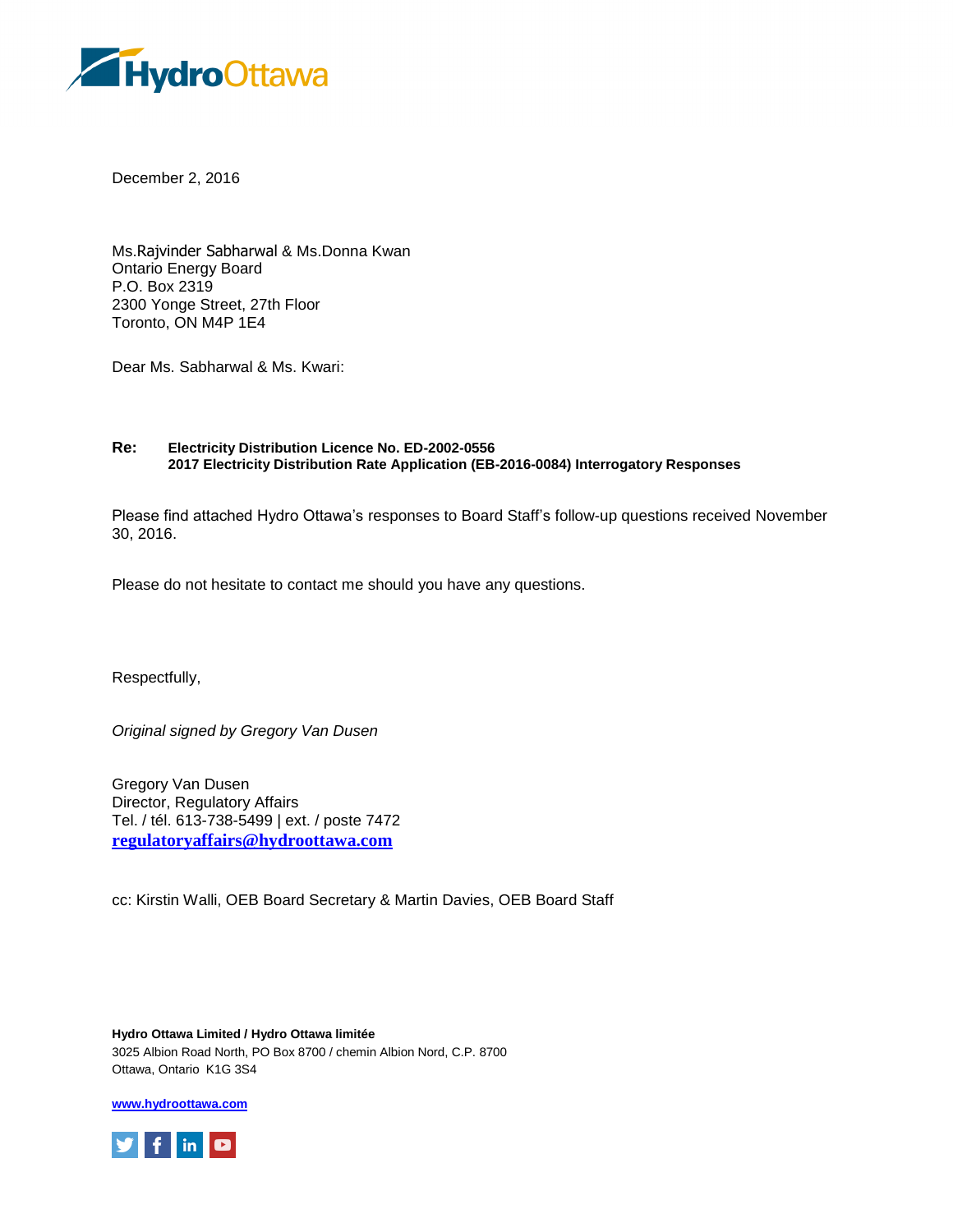

**Hydro Ottawa Limited EB-2016-0084 Interrogatory Responses IR: OEB Staff #5 ORIGINAL Page 1 of 1**

| 1              | <b>Response to OEB Staff Interrogatory Question #5</b>                                          |
|----------------|-------------------------------------------------------------------------------------------------|
| $\overline{2}$ |                                                                                                 |
| 3              | Question #5:                                                                                    |
| $\overline{4}$ |                                                                                                 |
| 5              | Ref: OEB IRR#1                                                                                  |
| 6              | Please confirm whether or not the GA rate rider is going to be charged to customers who         |
| 7              | exited Class A as referenced in OEB IRR 1(c)(i) and 1e(ii).                                     |
| 8              |                                                                                                 |
| 9              |                                                                                                 |
| 10             |                                                                                                 |
| 11             | <u>Response:</u>                                                                                |
| 12             |                                                                                                 |
| 13             | Hydro Ottawa confirms that it is not going to charge a Global Adjustment rate rider to          |
| 14             | customers who exited Class A as referenced in $IR$ : OEB Staff #1part $(c)(i)$ and part 1e(ii). |
| 15             | As indicated in response IR: OEB Staff #1 part e ii), Hydro Ottawa proposes to provide          |
| 16             | customers entering and exiting Class A, a one-time adjustment on their bill. Clarification      |
| 17             | can also be seen in IR: OEB Staff #1 part d) "Hydro Ottawa is no longer proposing a rate        |
| 18             | rider to dispose of the Global Adjustment for customers entering and exiting Class A            |
| 19             | during the period the variance is being cleared for the 2017 rate application. Please see       |
| 20             | part e) of this question for additional information."                                           |
| 21             |                                                                                                 |
| 22             | Transitioning customers would not receive the Class B Global Adjustment rate rider.             |
| 23             | Non-transitioning Class A customers, during the period being cleared for the 2017 rate          |
| 24             | application, would also not receive the Class B Global Adjustment rate rider. Hydro             |
| 25             | Ottawa believes this approach would be easier to explain to customers and would result          |
| 26             | in billing system efficiencies in comparison to multiple rate riders for multiple variance      |
| 27             | accounts being cleared. In addition, the Global Adjustment is to be a credit on                 |
| 28             | customer's bills.                                                                               |
|                |                                                                                                 |

 The November 17, 2016 updated response to IR: OEB Staff #1 part c) was intended to indicate Hydro Ottawa was no longer proposing its original methodology.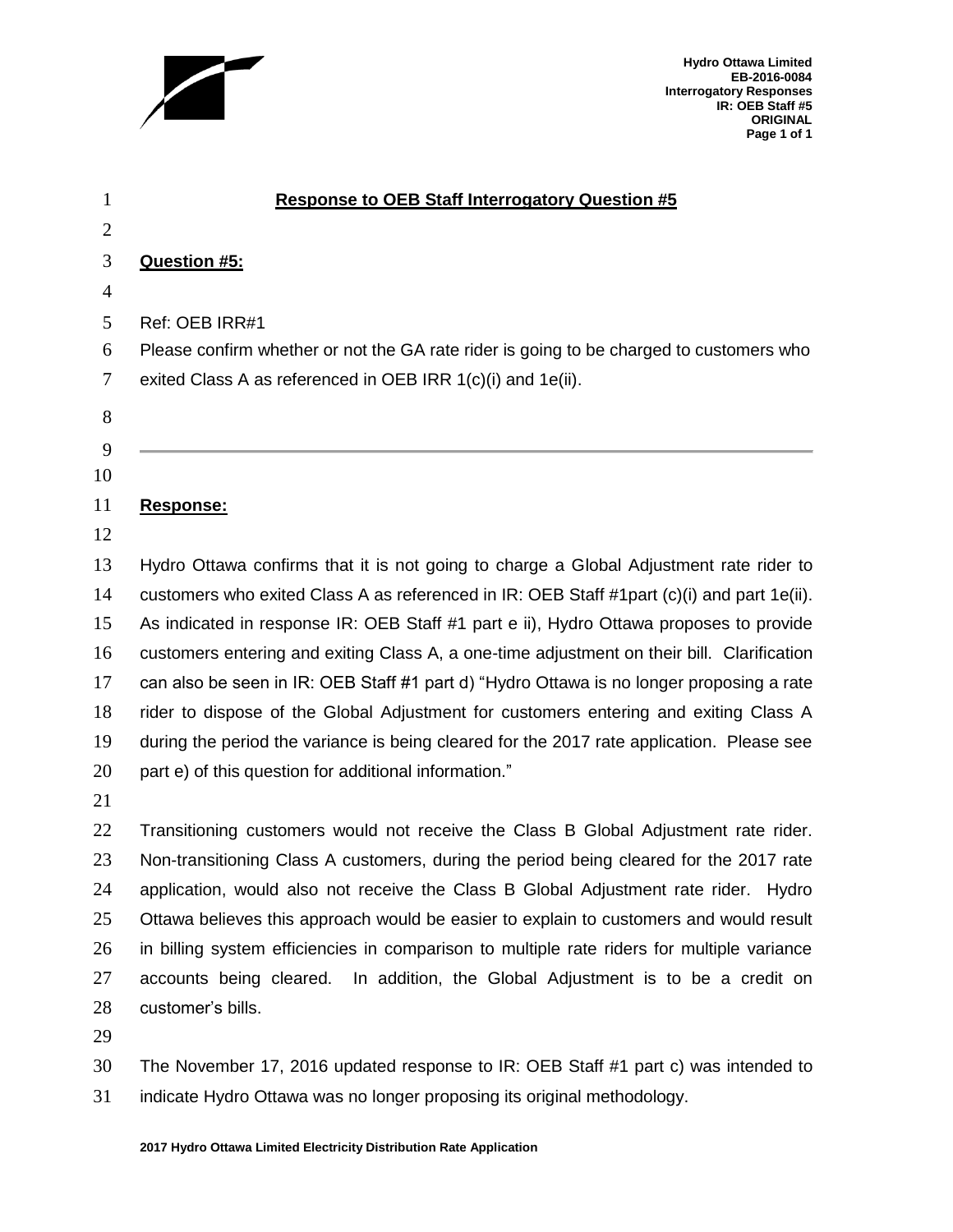

**Hydro Ottawa Limited EB-2016-0084 Interrogatory Responses IR: OEB Staff #6 ORIGINAL Page 1 of 1**

| $\mathbf{1}$   | <b>Response to OEB Staff Interrogatory Question #6</b>                                   |
|----------------|------------------------------------------------------------------------------------------|
| $\overline{2}$ |                                                                                          |
| 3              | Question #6:                                                                             |
| $\overline{4}$ |                                                                                          |
| 5              | Ref: OEB IRR #4 RTC                                                                      |
| 6              | Please explain Hydro Ottawa's proposal to address the exclusion of customers who         |
| 7              | exited Class A in the applicable tariff sheets.                                          |
| 8              |                                                                                          |
| 9              |                                                                                          |
| 10             |                                                                                          |
| 11             | Response:                                                                                |
| 12             |                                                                                          |
| 13             | Hydro Ottawa has updated the proposed Tariff of Rates and Charges to clarify the fact    |
| 14             | that specific rates are not being charged to customers entering and exiting Class A.     |
| 15             | Hydro Ottawa has also updated wording and clarified other rates that apply to specific   |
| 16             | types of Customers.                                                                      |
| 17             |                                                                                          |
| 18             | Revisions include:                                                                       |
| 19             | Incorporating within the service classification definition "Class A and Class B          |
| 20             | consumers are defined in accordance with O. Reg. 429/04"                                 |
| 21             | Clarifying in the description of the Global Adjustment and Wholesale Market<br>$\bullet$ |
| 22             | Service (WMS) rate riders, which customers are charged the rate                          |
| 23             | Separating the Capacity Based Recovery ("CBR") from the WMS and added                    |
| 24             | descriptions                                                                             |
| 25             | Changing "Rural Rate Protection Charge" to "Rural or Remote Electricity Rate             |
| 26             | Protection Charge (RRRP)"                                                                |
| 27             |                                                                                          |
| 28             | The changes can be found in Attachment Att-OEB-Q6 (TRC), in blue font.                   |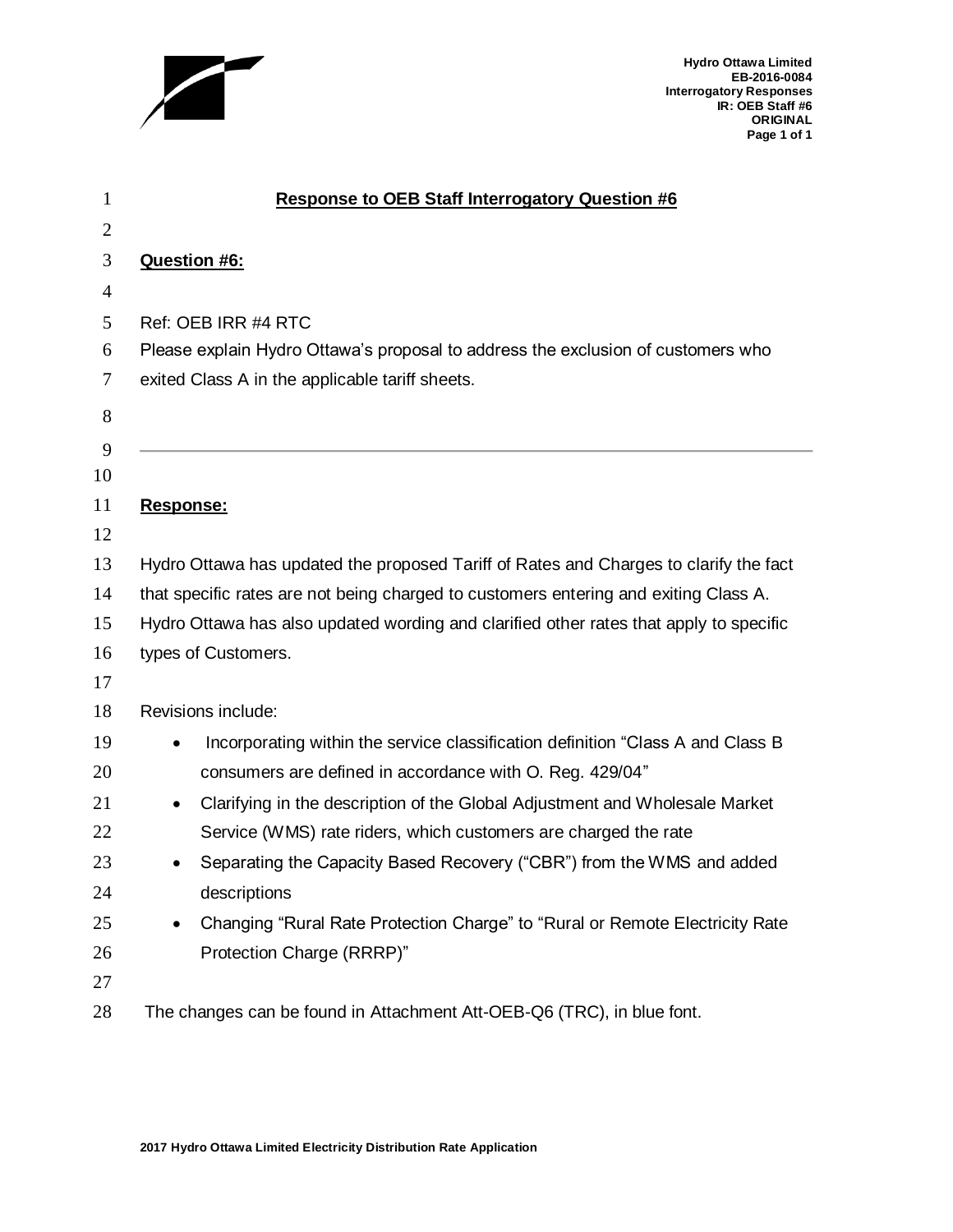## **Effective and Implementation Date January 1, 2017**

**This schedule supersedes and replaces all previously approved schedules of Rates, Charges and Loss Factors**

**EB-2016-0084**

## **RESIDENTIAL SERVICE CLASSIFICATION**

This classification includes accounts taking electricity at 120/240 volts single phase where the electricity is used exclusively in a separately metered living accommodation. Customers shall be residing in single-dwelling units that consist of a detached house or one unit of a semi-detached, duplex, triple or quadruplex house, with a residential zoning. Separately metered dwellings within a town house complex or apartment building also qualify as residential customers. Class A and Class B consumers are defined in accordance with O. Reg. 429/04. Further servicing details are available in the distributor's Conditions of Service.

### **APPLICATION**

The application of these rates and charges shall be in accordance with the Licence of the Distributor and any Code or Order of the Board, and amendments thereto as approved by the Board, which may be applicable to the administration of this schedule.

No rates and charges for the distribution of electricity and charges to meet the costs of any work or service done or furnished for the purpose of the distribution of electricity shall be made except as permitted by this schedule, unless required by the Distributor's Licence or a Code or Order of the Board, and amendments thereto as approved by the Board, or as specified herein.

Unless specifically noted, this schedule does not contain any charges for the electricity commodity, be it under the Regulated Price Plan, a contract with a retailer or the wholesale market price, as applicable. In addition, the charges in the MONTHLY RATES AND CHARGES – Regulatory Component of this schedule do not apply to a customer that is an embedded wholesale market participant.

It should be noted that this schedule does not list any charges, assessments or credits that are required by law to be invoiced by a distributor and that are not subject to Board approval, such as the Debt Retirement Charge, the Global Adjustment, the Ontario Clean Energy Benefit and the HST.

#### **MONTHLY RATES AND CHARGES - Delivery Component**

| Service Charge                                                                                                                                                                                                         | \$     | 16.60    |
|------------------------------------------------------------------------------------------------------------------------------------------------------------------------------------------------------------------------|--------|----------|
| Rate Rider for Smart Metering Entity Charge - effective until October 31, 2018                                                                                                                                         |        | 0.79     |
| Distribution Volumetric Rate                                                                                                                                                                                           | \$/kWh | 0.0151   |
| Low Voltage Service Rate                                                                                                                                                                                               | \$/kWh | 0.00007  |
| Retail Transmission Rate - Network Service Rate                                                                                                                                                                        | \$/kWh | 0.0074   |
| Retail Transmission Rate - Line and Transformation Connection Service Rate                                                                                                                                             | \$/kWh | 0.0047   |
| Rate Rider for Disposition of Deferral/Variance Accounts - effective until December 31, 2017                                                                                                                           | \$/kWh | (0.0001) |
| Rate Rider for Disposition of Deferral/Variance Accounts - NON WMP - effective until December 31, 2017<br>Not applicable for Wholesale Market Participants (WMP)                                                       | \$/kWh | (0.0023) |
| Rate Rider for Disposition of Group 2 Accounts - effective until December 31, 2017                                                                                                                                     | \$     | 0.02     |
| Rate Rider Calculation for disposition of Class B WMS - Sub-account CBR - effective until December 31, 2017<br>Not applicable for WMP or Transitioning 2015 Class A Customers                                          | \$/kWh | 0.00027  |
| Rate Rider for Disposition of Global Adjustment Class B Account - effective until December 31, 2017<br>Applicable enly for Non-RPP Class B Customers<br>Not applicable for WMP or Transitioning 2015 Class A Customers | \$/kWh | (0.0019) |
| <b>MONTHLY RATES AND CHARGES - Requiatory Component</b>                                                                                                                                                                |        |          |
| Wholesale Market Service Rate (WMS) - Not including CBR                                                                                                                                                                | \$/kWh | 0.0032   |
| Capacity Based Recovery (CBR) - Applicable for Class B Customers                                                                                                                                                       | \$/kWh | 0.0004   |
| Class A Customers billed per O.Req. 429/04                                                                                                                                                                             |        |          |
| Rural or Remote Electricity Rate Protection Charge (RRRP)                                                                                                                                                              | \$/kWh | 0.0013   |
| Ontario Electricity Support Program Charge (OESP)                                                                                                                                                                      | \$/kWh | 0.0011   |
| Standard Supply Service - Administrative Charge (if applicable)                                                                                                                                                        | \$     | 0.25     |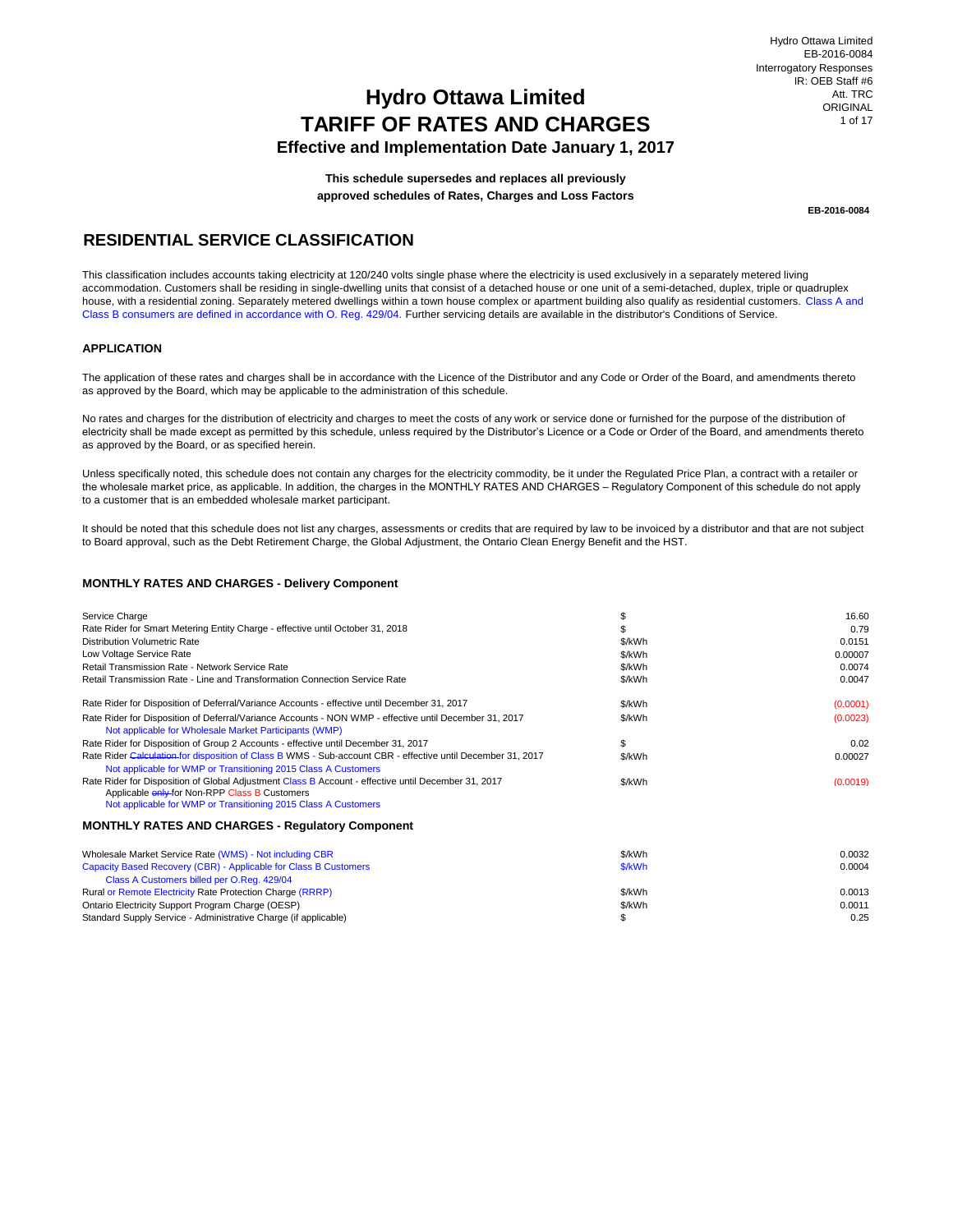# **Effective and Implementation Date January 1, 2017**

**This schedule supersedes and replaces all previously approved schedules of Rates, Charges and Loss Factors**

**EB-2016-0084**

## **ONTARIO ELECTRICITY SUPPORT PROGRAM RECIPIENTS**

In addition to the charges specified on page 1 of this tariff of rates and charges, the following credits are to be applied to eligible residential customers.

### **APPLICATION**

The application of the credits is in accordance with the Distribution System Code (Section 9) and subsection 79.2 of the Ontario Energy Board Act, 1998.

The application of these credits shall be in accordance with the Licence of the Distributor and any Code or Order of the Ontario Energy Board, and amendments thereto as approved by the Ontario Energy Board, which may be applicable to the administration of this schedule.

#### In this class:

"Aboriginal person" includes a person who is a First Nations person, a Métis person or an Inuit person;

"account-holder" means a consumer who has an account with a distributor that falls within a residential-rate classification as specified in a rate order made by the Ontario Energy Board under section 78 of the Act, and who lives at the service address to which the account relates for at least six months in a year;

"electricity-intensive medical device" means an oxygen concentrator, a mechanical ventilator, or such other device as may be specified by the Ontario Energy Board;

"household" means the account-holder and any other people living at the accountholder's service address for at least six months in a year, including people other than the account-holder's spouse, children or other relatives;

"household income" means the combined annual after-tax income of all members of a household aged 16 or over;

#### **MONTHLY RATES AND CHARGES**

#### **Class A**

 $\overline{z}$ 

but does not include account-holders in Class E. (a) account-holders with a household income of \$28,000 or less living in a household of one or two persons; (b) account-holders with a household income of between \$28,001 and \$39,000 living in a household of three persons; (c) account-holders with a household income of between \$39,001 and \$48,000 living in a household of five persons; (d) account-holders with a household income of between \$48,001 and \$52,000 living in a household of seven or more persons;

| <b>OESP Credit</b><br>\$                                                                                                     | (30.00) |
|------------------------------------------------------------------------------------------------------------------------------|---------|
| Class B                                                                                                                      |         |
| (a) account-holders with a household income of \$28,000 or less living in a household of three persons;                      |         |
| (b) account-holders with a household income of between \$28,001 and \$39,000 living in a household of four persons;          |         |
| (c) account-holders with a household income of between \$39,001 and \$48,000 living in a household of six persons;           |         |
| but does not include account-holders in Class F.                                                                             |         |
| <b>OESP Credit</b><br>\$                                                                                                     | (34.00) |
| <b>Class C</b>                                                                                                               |         |
| (a) account-holders with a household income of \$28,000 or less living in a household of four persons;                       |         |
| (b) account-holders with a household income of between \$28,001 and \$39,000 living in a household of five persons;          |         |
| (c) account-holders with a household income of between \$39,001 and \$48,000 living in a household of seven or more persons; |         |
| but does not include account-holders in Class G.                                                                             |         |
| <b>OESP Credit</b><br>\$                                                                                                     | (38.00) |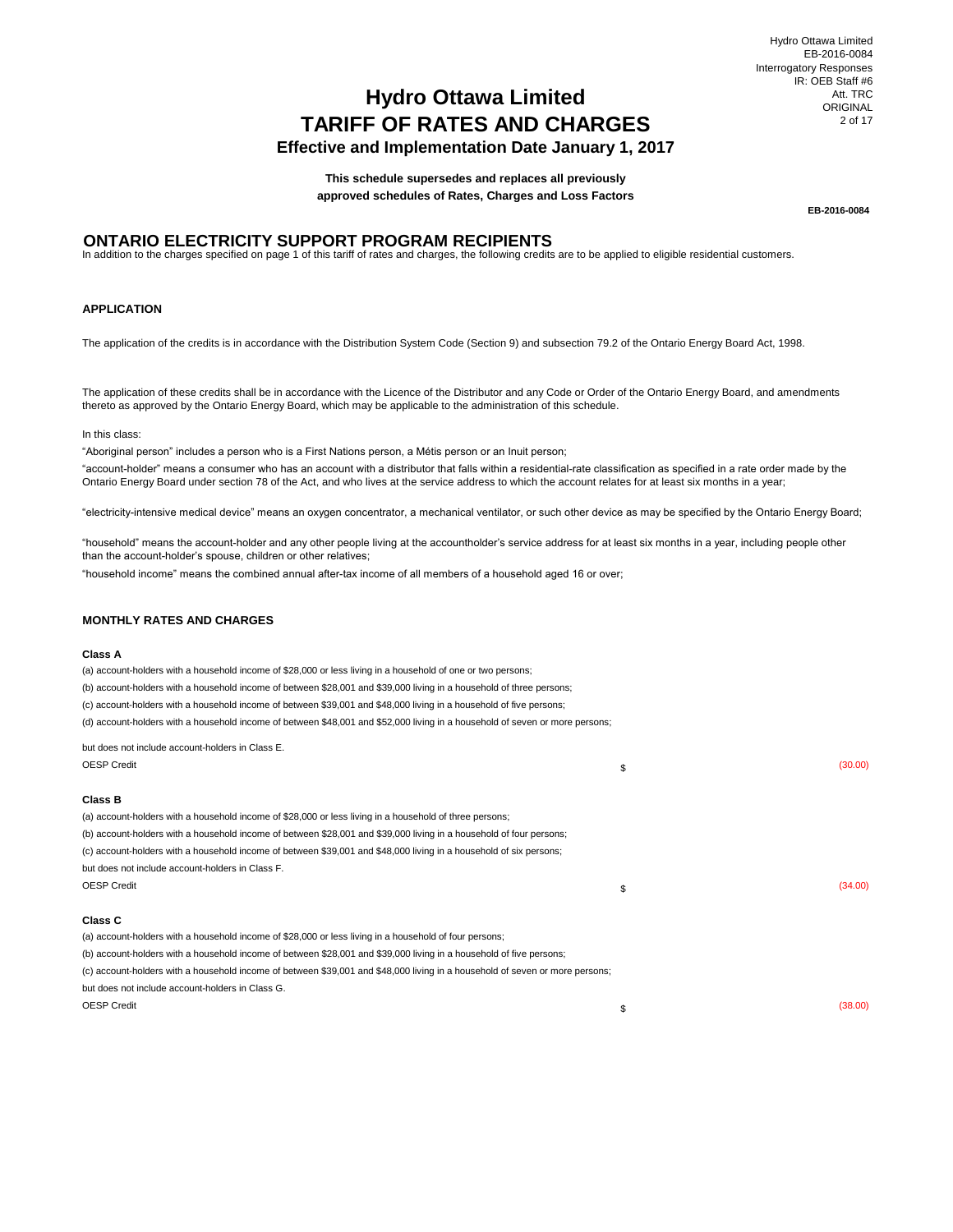Hydro Ottawa Limited EB-2016-0084 Interrogatory Responses IR: OEB Staff #6 Att. TRC ORIGINAL 3 of 17

**EB-2016-0084**

## **Effective and Implementation Date January 1, 2017**

**This schedule supersedes and replaces all previously approved schedules of Rates, Charges and Loss Factors**

| Class E comprises account-holders with a household income and household size described under Class A          |               |
|---------------------------------------------------------------------------------------------------------------|---------------|
| who also meet any of the following conditions:                                                                |               |
| (a) the dwelling to which the account relates is heated primarily by electricity;                             |               |
| (b) the account-holder or any member of the account-holder's household is an Aboriginal person; or            |               |
| (c) the account-holder or any member of the account-holder's household regularly uses, for medical purposes,  |               |
| an electricity-intensive medical device at the dwelling to which the account relates.                         |               |
| <b>OESP Credit</b>                                                                                            | \$<br>(45.00) |
| <b>Class F</b>                                                                                                |               |
| (a) account-holders with a household income of \$28,000 or less living in a household of six or more persons; |               |
| (b) account-holders with a household income of between \$28,001 and \$39,000 living in a household of seven   |               |
| or more persons; or                                                                                           |               |
| (c) account-holders with a household income and household size described under Class B who also meet any      |               |
| of the following conditions:                                                                                  |               |
| i. the dwelling to which the account relates is heated primarily by electricity;                              |               |
| ii. the account-holder or any member of the account-holder's household is an Aboriginal person; or            |               |
| iii. the account-holder or any member of the account-holder's household regularly uses, for medical purposes, |               |
| an electricity-intensive medical device at the dwelling to which the account relates.                         |               |
| <b>OESP Credit</b>                                                                                            | \$<br>(50.00) |
|                                                                                                               |               |
| Class G                                                                                                       |               |
| Class G comprises account-holders with a household income and household size described under Class C          |               |
| who also meet any of the following conditions:                                                                |               |
| (a) the dwelling to which the account relates is heated primarily by electricity;                             |               |
| (b) the account-holder or any member of the account-holder's household is an Aboriginal person; or            |               |
| (c) the account-holder or any member of the account-holder's household regularly uses, for medical purposes,  |               |
| an electricity-intensive medical device at the dwelling to which the account relates.                         |               |
| <b>OESP Credit</b>                                                                                            | \$<br>(55.00) |
| Class H                                                                                                       |               |
| Class H comprises account-holders with a household income and household size described under Class D          |               |
| who also meet any of the following conditions:                                                                |               |
| (a) the dwelling to which the account relates is heated primarily by electricity;                             |               |
| (b) the account-holder or any member of the account-holder's household is an Aboriginal person; or            |               |
| (c) the account-holder or any member of the account-holder's household regularly uses, for medical purposes,  |               |
| an electricity-intensive medical device at the dwelling to which the account relates.                         |               |
| <b>OESP Credit</b>                                                                                            | \$<br>(60.00) |
|                                                                                                               |               |
| Class I<br>Class I comprises account-holders with a household income and household size described under       |               |
| paragraphs (a) or (b) of Class F who also meet any of the following conditions:                               |               |
| (a) the dwelling to which the account relates is heated primarily by electricity;                             |               |
| (b) the account-holder or any member of the account-holder's household is an Aboriginal person; or            |               |
| (c) the account-holder or any member of the account-holder's household regularly uses, for medical purposes,  |               |
| an electricity-intensive medical device at the dwelling to which the account relates.                         |               |
| <b>OESP Credit</b>                                                                                            | (75.00)       |
|                                                                                                               | \$            |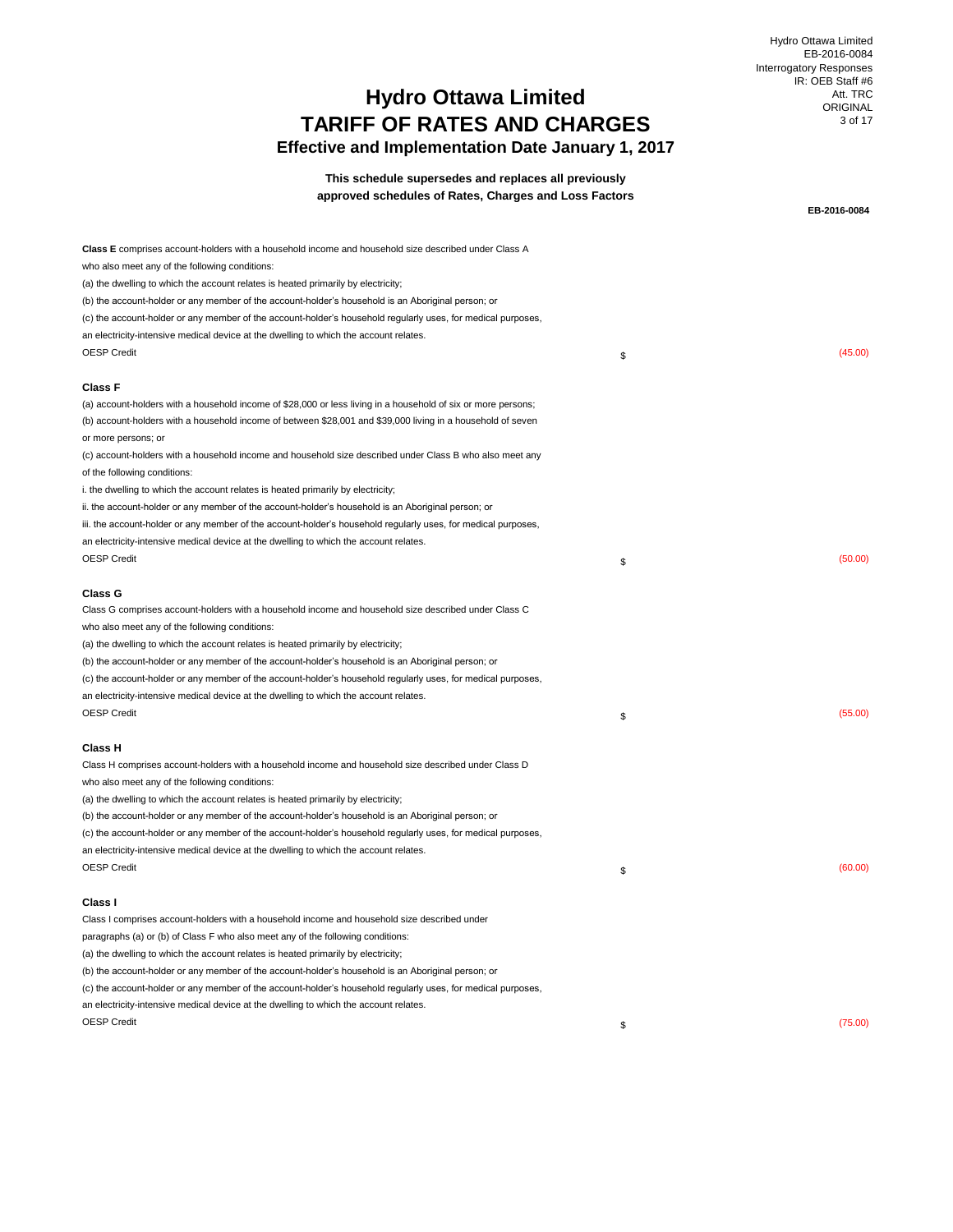## **TARIFF OF RATES AND CHARGES Effective and Implementation Date January 1, 2017 Hydro Ottawa Limited**

**This schedule supersedes and replaces all previously approved schedules of Rates, Charges and Loss Factors**

**EB-2016-0084**

## **GENERAL SERVICE LESS THAN 50 KW SERVICE CLASSIFICATION**

This classification refers to non residential accounts taking electricity at 750 volts or less whose monthly average peak demand is less than, or is forecast to be less than 50 kW. Class A and Class B consumers are defined in accordance with O. Reg. 429/04. Further servicing details are available in the distributor's Conditions of Service.

### **APPLICATION**

The application of these rates and charges shall be in accordance with the Licence of the Distributor and any Code or Order of the Board, and amendments thereto as approved by the Board, which may be applicable to the administration of this schedule.

No rates and charges for the distribution of electricity and charges to meet the costs of any work or service done or furnished for the purpose of the distribution of electricity shall be made except as permitted by this schedule, unless required by the Distributor's Licence or a Code or Order of the Board, and amendments thereto as approved by the Board, or as specified herein.

Unless specifically noted, this schedule does not contain any charges for the electricity commodity, be it under the Regulated Price Plan, a contract with a retailer or the wholesale market price, as applicable. In addition, the charges in the MONTHLY RATES AND CHARGES – Regulatory Component of this schedule do not apply to a customer that is an embedded wholesale market participant.

It should be noted that this schedule does not list any charges, assessments or credits that are required by law to be invoiced by a distributor and that are not subject to Board approval, such as the Debt Retirement Charge, the Global Adjustment, the Ontario Clean Energy Benefit and the HST.

#### **MONTHLY RATES AND CHARGES - Delivery Component**

| Service Charge                                                                                                                                                                                                                |        | 17.89    |
|-------------------------------------------------------------------------------------------------------------------------------------------------------------------------------------------------------------------------------|--------|----------|
| Rate Rider for Smart Metering Entity Charge - effective until October 31, 2018                                                                                                                                                |        | 0.79     |
| Distribution Volumetric Rate                                                                                                                                                                                                  | \$/kWh | 0.0227   |
| Low Voltage Service Rate                                                                                                                                                                                                      | \$/kWh | 0.00007  |
| Retail Transmission Rate - Network Service Rate                                                                                                                                                                               | \$/kWh | 0.0068   |
| Retail Transmission Rate - Line and Transformation Connection Service Rate                                                                                                                                                    | \$/kWh | 0.0045   |
| Rate Rider for Disposition of Deferral/Variance Accounts - NON WMP - effective until December 31, 2017<br>Not applicable for Wholesale Market Participants (WMP)                                                              | \$/kWh | (0.0023) |
| Rate Rider Calculation for disposition of Class B WMS - Sub-account CBR - effective until December 31, 2017<br>Not applicable for WMP or Transitioning 2015 Class A Customers                                                 | \$/kWh | 0.00027  |
| Rate Rider for Disposition of Global Adjustment Class B Account - effective until December 31, 2017<br>Applicable <b>enly-for Non-RPP Class B Customers</b><br>Not applicable for WMP or Transitioning 2015 Class A Customers | \$/kWh | (0.0019) |
| <b>MONTHLY RATES AND CHARGES - Requiatory Component</b>                                                                                                                                                                       |        |          |

| Wholesale Market Service Rate (WMS) - Not including CBR<br>Capacity Based Recovery (CBR) - Applicable for Class B Customers<br>Class A Customers billed per O.Reg. 429/04 | \$/kWh<br>\$/kWh | 0.0032<br>0.0004 |
|---------------------------------------------------------------------------------------------------------------------------------------------------------------------------|------------------|------------------|
| Rural or Remote Electricity Rate Protection Charge (RRRP)<br>Ontario Electricity Support Program Charge (OESP)                                                            | \$/kWh<br>\$/kWh | 0.0013<br>0.0011 |
| Standard Supply Service - Administrative Charge (if applicable)                                                                                                           |                  | 0.25             |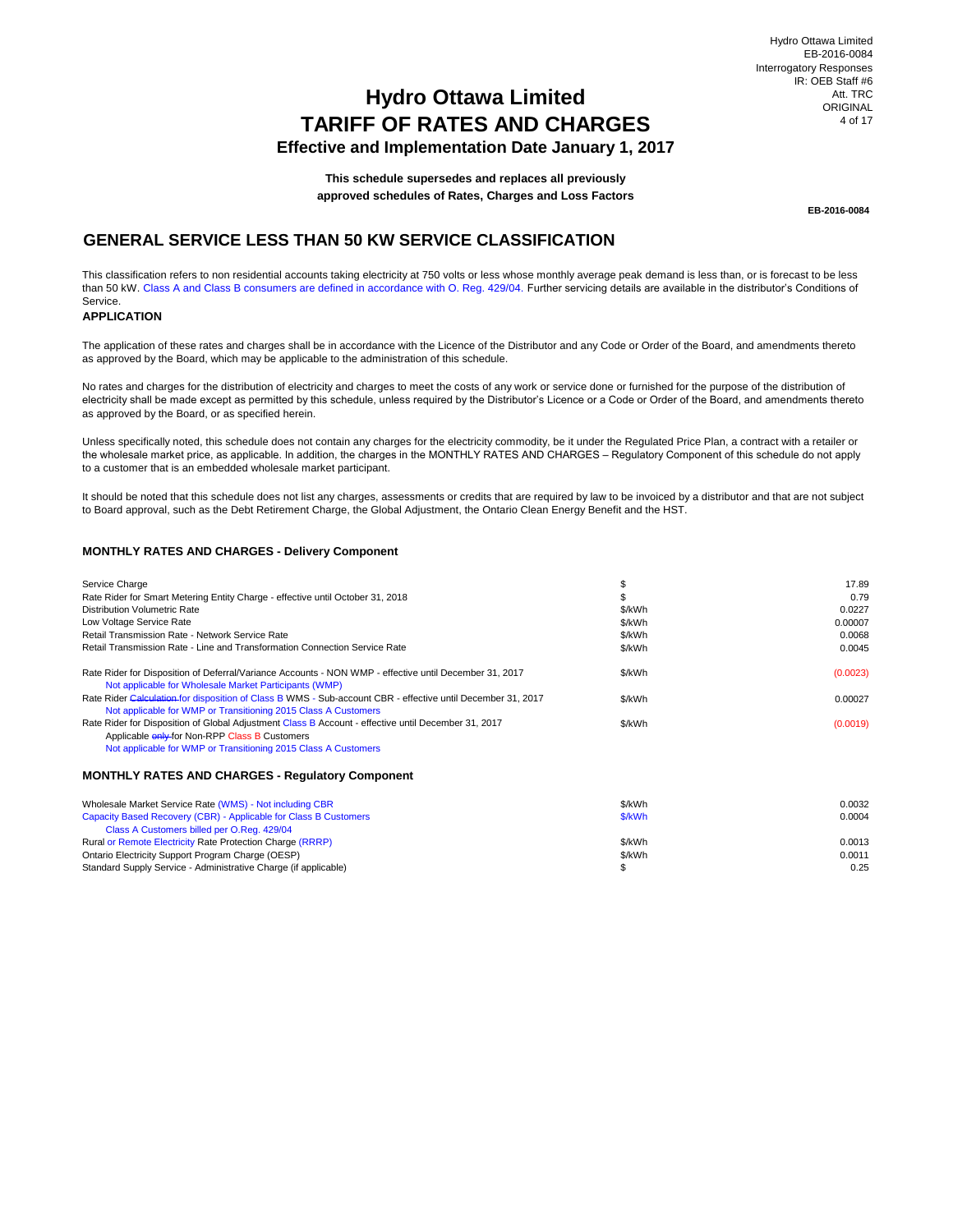## **Effective and Implementation Date January 1, 2017**

**This schedule supersedes and replaces all previously approved schedules of Rates, Charges and Loss Factors**

**EB-2016-0084**

## **GENERAL SERVICE 50 TO 1,499 KW SERVICE CLASSIFICATION**

This classification refers to non residential accounts whose monthly average peak demand is equal to or greater than, or is forecast to be equal to or greater than, 50 kW but less than 1,500 kW. Class A and Class B consumers are defined in accordance with O. Reg. 429/04. Further servicing details are available in the distributor's Conditions of Service.

### **APPLICATION**

The application of these rates and charges shall be in accordance with the Licence of the Distributor and any Code or Order of the Board, and amendments thereto as approved by the Board, which may be applicable to the administration of this schedule.

No rates and charges for the distribution of electricity and charges to meet the costs of any work or service done or furnished for the purpose of the distribution of electricity shall be made except as permitted by this schedule, unless required by the Distributor's Licence or a Code or Order of the Board, and amendments thereto as approved by the Board, or as specified herein.

Unless specifically noted, this schedule does not contain any charges for the electricity commodity, be it under the Regulated Price Plan, a contract with a retailer or the wholesale market price, as applicable. In addition, the charges in the MONTHLY RATES AND CHARGES – Regulatory Component of this schedule do not apply to a customer that is an embedded wholesale market participant.

It should be noted that this schedule does not list any charges, assessments or credits that are required by law to be invoiced by a distributor and that are not subject to Board approval, such as the Debt Retirement Charge, the Global Adjustment, the Ontario Clean Energy Benefit and the HST.

### **MONTHLY RATES AND CHARGES - Delivery Component**

| Service Charge                                                                                                                                                   | \$     | 200.00   |
|------------------------------------------------------------------------------------------------------------------------------------------------------------------|--------|----------|
| Distribution Volumetric Rate                                                                                                                                     | \$/kW  | 4.3245   |
| Low Voltage Service Rate                                                                                                                                         | \$/kW  | 0.02632  |
| Retail Transmission Rate - Network Service Rate                                                                                                                  | \$/kW  | 2.8016   |
| Retail Transmission Rate - Line and Transformation Connection Service Rate                                                                                       | \$/kW  | 1.8174   |
| Rate Rider for Disposition of Deferral/Variance Accounts - effective until December 31, 2017                                                                     | \$/kW  | 0.0117   |
| Rate Rider for Disposition of Deferral/Variance Accounts - NON WMP - effective until December 31, 2017<br>Not applicable for Wholesale Market Participants (WMP) | \$/kW  | (0.9869) |
| Rate Rider for Disposition of Group 2 Accounts - effective until December 31, 2017                                                                               | \$/kW  | 0.0129   |
| Rate Rider Calculation for disposition of Class B WMS - Sub-account CBR - effective until December 31, 2017                                                      | \$/kWh | 0.00027  |
| Not applicable for WMP or Transitioning 2015 Class A Customers                                                                                                   |        |          |
| Rate Rider for Disposition of Global Adjustment Class B Account - effective until December 31, 2017                                                              | \$/kWh | (0.0019) |
| Applicable <b>enly-for Non-RPP Class B Customers</b>                                                                                                             |        |          |
| Not applicable for WMP or Transitioning 2015 Class A Customers                                                                                                   |        |          |

#### **MONTHLY RATES AND CHARGES - Regulatory Component**

| Wholesale Market Service Rate (WMS) - Not including CBR          | \$/kWh | 0.0032 |
|------------------------------------------------------------------|--------|--------|
| Capacity Based Recovery (CBR) - Applicable for Class B Customers | \$/kWh | 0.0004 |
| Class A Customers billed per O.Reg. 429/04                       |        |        |
| Rural or Remote Electricity Rate Protection Charge (RRRP)        | \$/kWh | 0.0013 |
| Ontario Electricity Support Program Charge (OESP)                | \$/kWh | 0.0011 |
| Standard Supply Service - Administrative Charge (if applicable)  |        | 0.25   |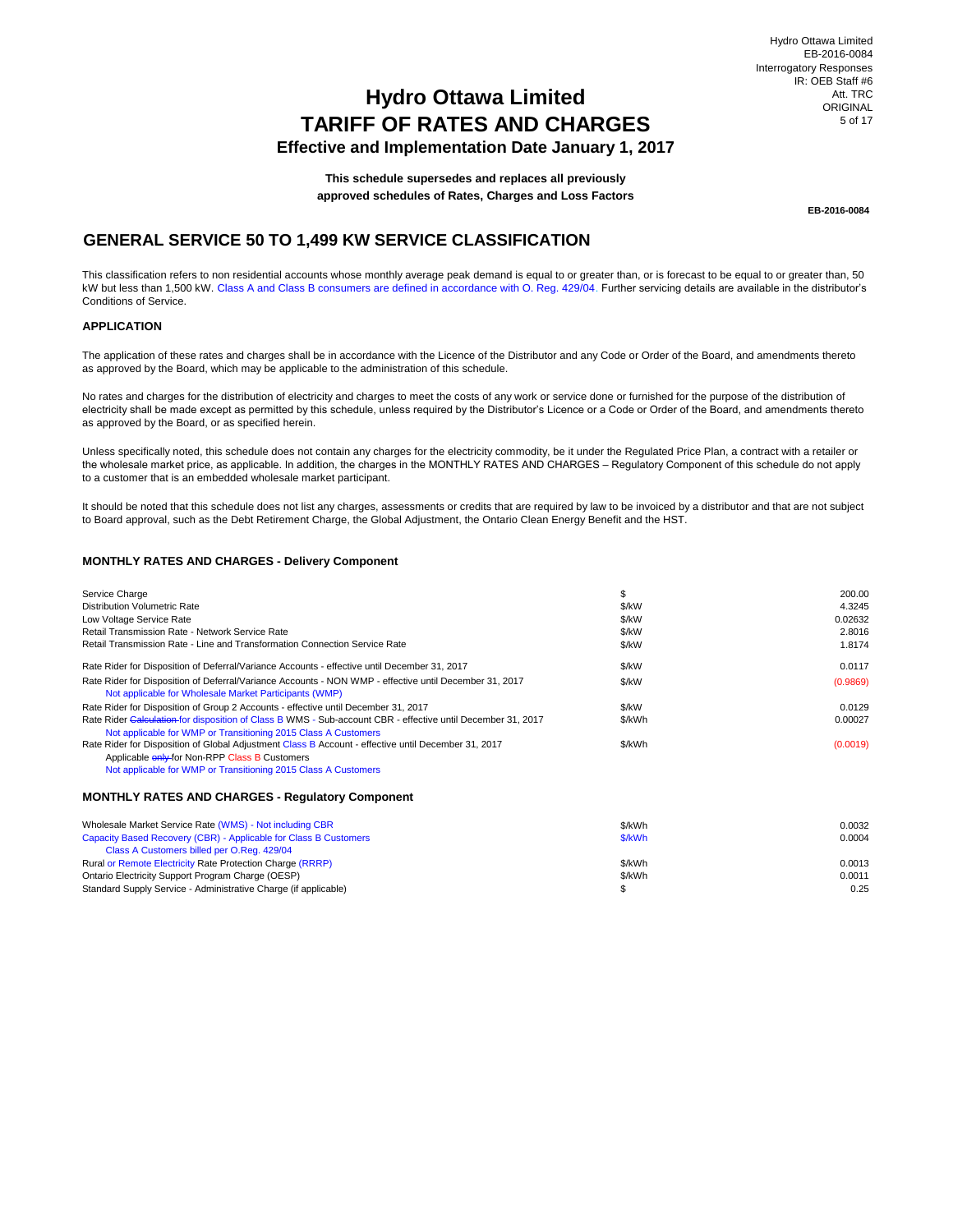Hydro Ottawa Limited EB-2016-0084 Interrogatory Responses IR: OEB Staff #6 Att. TRC ORIGINAL 6 of 17

## **Hydro Ottawa Limited TARIFF OF RATES AND CHARGES**

## **Effective and Implementation Date January 1, 2017**

**This schedule supersedes and replaces all previously approved schedules of Rates, Charges and Loss Factors**

**EB-2016-0084**

## **GENERAL SERVICE 1,500 TO 4,999 KW SERVICE CLASSIFICATION**

This classification refers to non residential accounts whose monthly average peak demand is equal to or greater than, or is forecast to be equal to or greater than, 1,500 kW but less than 5,000 kW. Class A and Class B consumers are defined in accordance with O. Reg. 429/04. Further servicing details are available in the distributor's Conditions of Service.

## **APPLICATION**

The application of these rates and charges shall be in accordance with the Licence of the Distributor and any Code or Order of the Board, and amendments thereto as approved by the Board, which may be applicable to the administration of this schedule.

No rates and charges for the distribution of electricity and charges to meet the costs of any work or service done or furnished for the purpose of the distribution of electricity shall be made except as permitted by this schedule, unless required by the Distributor's Licence or a Code or Order of the Board, and amendments thereto as approved by the Board, or as specified herein.

Unless specifically noted, this schedule does not contain any charges for the electricity commodity, be it under the Regulated Price Plan, a contract with a retailer or the wholesale market price, as applicable. In addition, the charges in the MONTHLY RATES AND CHARGES – Regulatory Component of this schedule do not apply to a customer that is an embedded wholesale market participant.

It should be noted that this schedule does not list any charges, assessments or credits that are required by law to be invoiced by a distributor and that are not subject to Board approval, such as the Debt Retirement Charge, the Global Adjustment, the Ontario Clean Energy Benefit and the HST.

#### **MONTHLY RATES AND CHARGES - Delivery Component**

| Service Charge                                                                                                                                                                | \$            | 4,193.93 |
|-------------------------------------------------------------------------------------------------------------------------------------------------------------------------------|---------------|----------|
| Distribution Volumetric Rate                                                                                                                                                  | \$/kW         | 3.9181   |
| Low Voltage Service Rate                                                                                                                                                      | \$/kW         | 0.02813  |
| Retail Transmission Rate - Network Service Rate                                                                                                                               | \$/kW         | 2.9089   |
| Retail Transmission Rate - Line and Transformation Connection Service Rate                                                                                                    | \$/kW         | 1.9423   |
| Rate Rider for Disposition of Deferral/Variance Accounts - effective until December 31, 2017                                                                                  | \$/kW         | 0.0130   |
| Rate Rider for Disposition of Deferral/Variance Accounts - NON WMP - effective until December 31, 2017<br>Not applicable for Wholesale Market Participants (WMP)              | \$/kW         | (1.0876) |
| Rate Rider for Disposition of Group 2 Accounts - effective until December 31, 2017                                                                                            | $\frac{K}{W}$ | 0.0143   |
| Rate Rider Calculation for disposition of Class B WMS - Sub-account CBR - effective until December 31, 2017<br>Not applicable for WMP or Transitioning 2015 Class A Customers | \$/kWh        | 0.00027  |
| Rate Rider for Disposition of Global Adjustment Class B Account - effective until December 31, 2017<br>Applicable enly-for Non-RPP Class B Customers                          | \$/kWh        | (0.0019) |
| Not applicable for WMP or Transitioning 2015 Class A Customers                                                                                                                |               |          |
| <b>MONTHLY RATES AND CHARGES - Requiatory Component</b>                                                                                                                       |               |          |
| Wholesale Market Service Rate (WMS) - Not including CBR                                                                                                                       | \$/kWh        | 0.0032   |
| Capacity Based Recovery (CBR) - Applicable for Class B Customers                                                                                                              | \$/kWh        | 0.0004   |
| Class A Customers billed per O.Reg. 429/04                                                                                                                                    |               |          |
| Rural or Remote Electricity Rate Protection Charge (RRRP)                                                                                                                     | \$/kWh        | 0.0013   |
| Ontario Electricity Support Program Charge (OESP)                                                                                                                             | \$/kWh        | 0.0011   |
| Standard Supply Service - Administrative Charge (if applicable)                                                                                                               | \$            | 0.25     |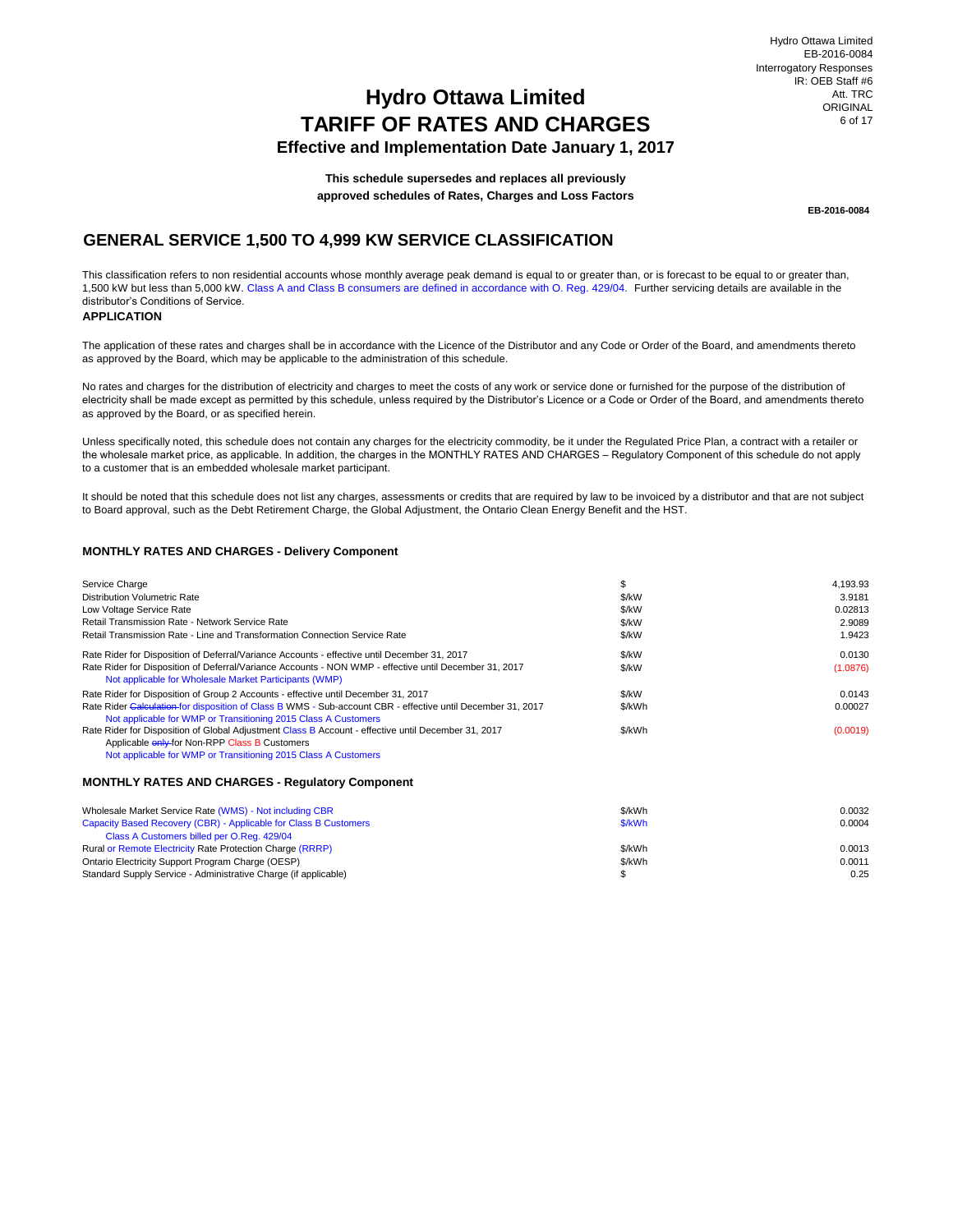## **Effective and Implementation Date January 1, 2017**

**This schedule supersedes and replaces all previously approved schedules of Rates, Charges and Loss Factors**

**EB-2016-0084**

 $\$\$  0.25

## **LARGE USE SERVICE CLASSIFICATION**

This classification refers to an account whose monthly average peak demand is equal to or greater than, or is forecast to be equal to or greater than 5,000 kW. Class A and Class B consumers are defined in accordance with O. Reg. 429/04. Further servicing details are available in the distributor's Conditions of Service.

#### **APPLICATION**

The application of these rates and charges shall be in accordance with the Licence of the Distributor and any Code or Order of the Board, and amendments thereto as approved by the Board, which may be applicable to the administration of this schedule.

No rates and charges for the distribution of electricity and charges to meet the costs of any work or service done or furnished for the purpose of the distribution of electricity shall be made except as permitted by this schedule, unless required by the Distributor's Licence or a Code or Order of the Board, and amendments thereto as approved by the Board, or as specified herein.

Unless specifically noted, this schedule does not contain any charges for the electricity commodity, be it under the Regulated Price Plan, a contract with a retailer or the wholesale market price, as applicable. In addition, the charges in the MONTHLY RATES AND CHARGES – Regulatory Component of this schedule do not apply to a customer that is an embedded wholesale market participant.

It should be noted that this schedule does not list any charges, assessments or credits that are required by law to be invoiced by a distributor and that are not subject to Board approval, such as the Debt Retirement Charge, the Global Adjustment, the Ontario Clean Energy Benefit and the HST.

#### **MONTHLY RATES AND CHARGES - Delivery Component**

Standard Supply Service - Administrative Charge (if applicable)

| Service Charge<br><b>Distribution Volumetric Rate</b><br>Low Voltage Service Rate<br>Retail Transmission Rate - Network Service Rate                                                                                                                             | \$<br>\$/kW<br>\$/kW<br>\$/kW | 15,231.32<br>3.7199<br>0.03168<br>3.2246 |
|------------------------------------------------------------------------------------------------------------------------------------------------------------------------------------------------------------------------------------------------------------------|-------------------------------|------------------------------------------|
| Retail Transmission Rate - Line and Transformation Connection Service Rate                                                                                                                                                                                       | \$/kW                         | 2.1873                                   |
| Rate Rider for Disposition of Deferral/Variance Accounts - effective until December 31, 2017<br>Rate Rider for Disposition of Deferral/Variance Accounts - NON WMP - effective until December 31, 2017<br>Not applicable for Wholesale Market Participants (WMP) | \$/kW<br>\$/kW                | 0.0154<br>(1.2969)                       |
| Rate Rider for Disposition of Group 2 Accounts - effective until December 31, 2017                                                                                                                                                                               | \$/kW                         | 0.0170                                   |
| Rate Rider Galeulation for disposition of Class B WMS - Sub-account CBR - effective until December 31, 2017<br>Not applicable for WMP or Transitioning 2015 Class A Customers                                                                                    | \$/kWh                        | 0.00027                                  |
| Rate Rider for Disposition of Global Adjustment Class B Account - effective until December 31, 2017<br>Applicable enly for Non-RPP Class B Customers<br>Not applicable for WMP or Transitioning 2015 Class A Customers                                           | \$/kWh                        | (0.0019)                                 |
| <b>MONTHLY RATES AND CHARGES - Requiatory Component</b>                                                                                                                                                                                                          |                               |                                          |
| Wholesale Market Service Rate (WMS) - Not including CBR                                                                                                                                                                                                          | \$/kWh                        | 0.0032                                   |
| Capacity Based Recovery (CBR) - Applicable for Class B Customers                                                                                                                                                                                                 | \$/kWh                        | 0.0004                                   |
| Class A Customers billed per O.Reg. 429/04                                                                                                                                                                                                                       |                               |                                          |
| Rural or Remote Electricity Rate Protection Charge (RRRP)                                                                                                                                                                                                        | \$/kWh                        | 0.0013                                   |

Ontario Electricity Support Program Charge (OESP)  $\,$  0.0011  $\,$  5/kWh  $\,$  5/kWh  $\,$  0.0011  $\,$  0.0011  $\,$  0.0011  $\,$  0.0011  $\,$  0.0011  $\,$  0.0011  $\,$  0.0011  $\,$  0.0011  $\,$  0.0011  $\,$  0.0011  $\,$  0.0011  $\,$  0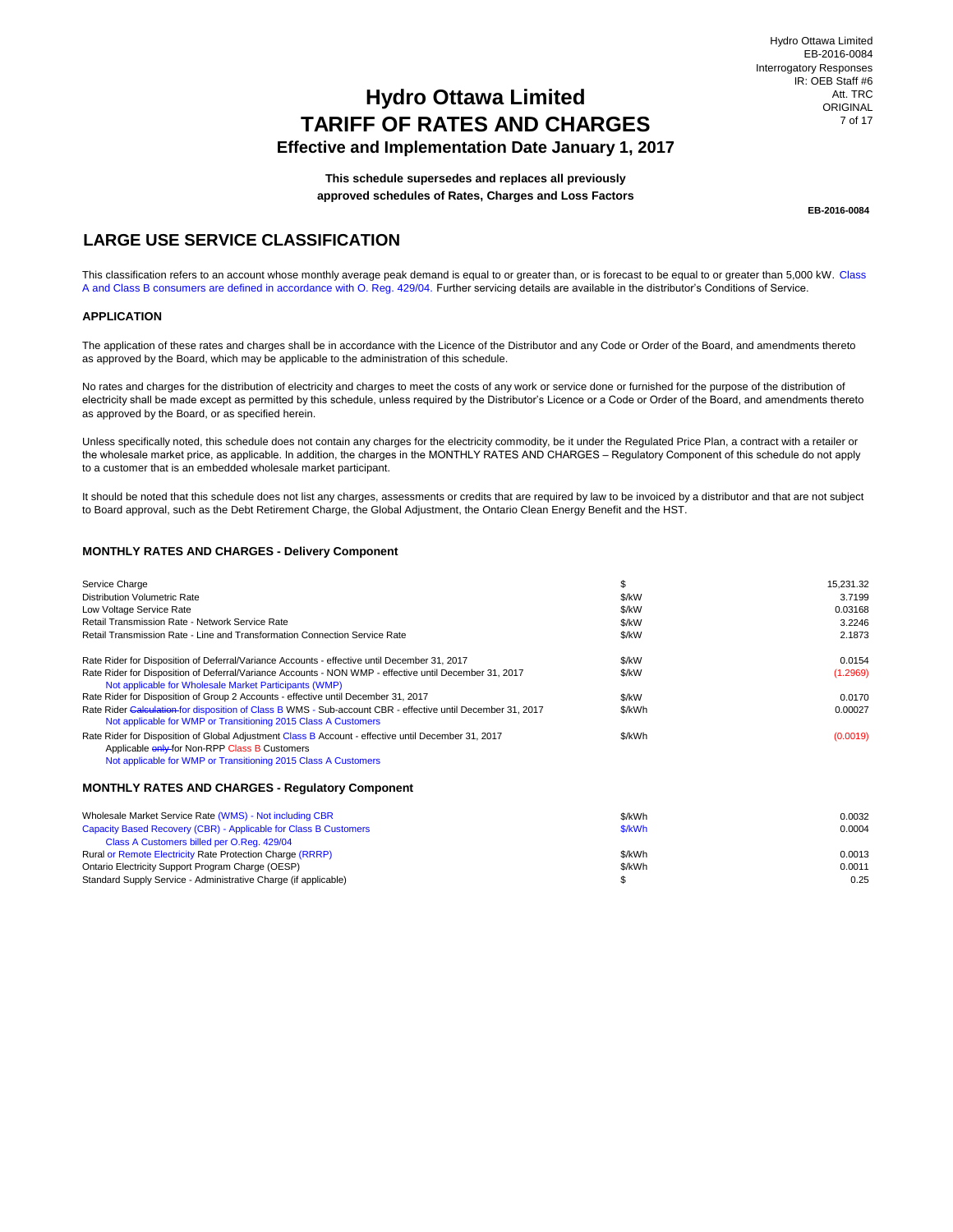**Effective and Implementation Date January 1, 2017**

**This schedule supersedes and replaces all previously approved schedules of Rates, Charges and Loss Factors**

**EB-2016-0084**

## **UNMETERED SCATTERED LOAD SERVICE CLASSIFICATION**

This classification includes accounts taking electricity at 120/240 volts single phase whose monthly average peak demand is less than, or is forecast to be less than, 50 kW and the consumption is unmetered. These connections include cable TV power packs, bus shelters, telephone booths, traffic lights, railway crossings, etc. The customer will provide detailed manufacturer information/documentation with regard to electrical demand/consumption of the proposed unmetered load. Class A and Class B consumers are defined in accordance with O. Reg. 429/04. Qualification for this classification is at the discretion of Hydro Ottawa as defined in its Conditions of Service.

### **APPLICATION**

The application of these rates and charges shall be in accordance with the Licence of the Distributor and any Code or Order of the Board, and amendments thereto as approved by the Board, which may be applicable to the administration of this schedule.

No rates and charges for the distribution of electricity and charges to meet the costs of any work or service done or furnished for the purpose of the distribution of electricity shall be made except as permitted by this schedule, unless required by the Distributor's Licence or a Code or Order of the Board, and amendments thereto as approved by the Board, or as specified herein.

Unless specifically noted, this schedule does not contain any charges for the electricity commodity, be it under the Regulated Price Plan, a contract with a retailer or the wholesale market price, as applicable. In addition, the charges in the MONTHLY RATES AND CHARGES – Regulatory Component of this schedule do not apply to a customer that is an embedded wholesale market participant.

It should be noted that this schedule does not list any charges, assessments or credits that are required by law to be invoiced by a distributor and that are not subject to Board approval, such as the Debt Retirement Charge, the Global Adjustment, the Ontario Clean Energy Benefit and the HST.

#### **MONTHLY RATES AND CHARGES - Delivery Component**

| Service Charge (per connection)<br>Distribution Volumetric Rate<br>Low Voltage Service Rate                                                                                                                                                                                             | \$/kWh<br>\$/kWh | 4.60<br>0.0226<br>0.00007 |
|-----------------------------------------------------------------------------------------------------------------------------------------------------------------------------------------------------------------------------------------------------------------------------------------|------------------|---------------------------|
| Retail Transmission Rate - Network Service Rate<br>Retail Transmission Rate - Line and Transformation Connection Service Rate                                                                                                                                                           | \$/kWh<br>\$/kWh | 0.0068<br>0.0045          |
| Rate Rider for Disposition of Deferral/Variance Accounts - NON WMP - effective until December 31, 2017<br>Rate Rider Calculation for disposition of Class B WMS - Sub-account CBR - effective until December 31, 2017<br>Not applicable for WMP or Transitioning 2015 Class A Customers | \$/kWh<br>\$/kWh | (0.0023)<br>0.00027       |
| <b>MONTHLY RATES AND CHARGES - Requiatory Component</b>                                                                                                                                                                                                                                 |                  |                           |
| Wholesale Market Service Rate (WMS) - Not including CBR                                                                                                                                                                                                                                 | \$/kWh           | 0.0032                    |

| Wholesale Market Service Rate (WMS) - Not including CBR          | \$/KWh | 0.0032 |
|------------------------------------------------------------------|--------|--------|
| Capacity Based Recovery (CBR) - Applicable for Class B Customers | \$/kWh | 0.0004 |
| Class A Customers billed per O.Reg. 429/04                       |        |        |
| <b>Rural Rate Protection Charge</b>                              | \$/kWh | 0.0013 |
| Ontario Electricity Support Program Charge (OESP)                | \$/kWh | 0.0011 |
| Standard Supply Service - Administrative Charge (if applicable)  |        | 0.25   |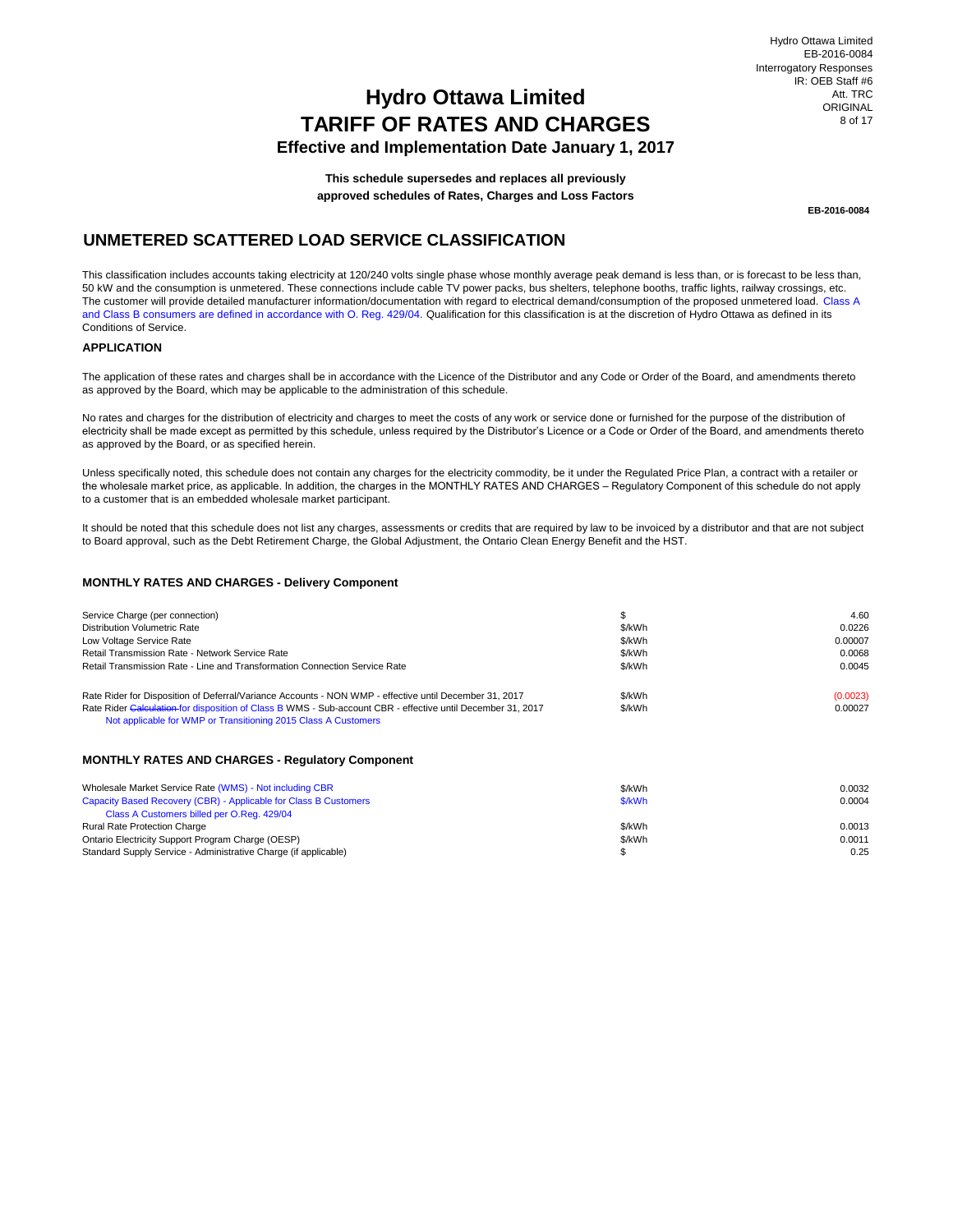## **Effective and Implementation Date January 1, 2017**

**This schedule supersedes and replaces all previously approved schedules of Rates, Charges and Loss Factors**

**EB-2016-0084**

## **STANDBY POWER SERVICE CLASSIFICATION**

This classification refers to an account that has Load Displacement Generation equal to or greater than 500 kW and requires the distributor to provide back-up service and customers who request Reliability Standby. Further servicing details are available in the distributor's Conditions of Service.

### **APPLICATION**

The application of these rates and charges shall be in accordance with the Licence of the Distributor and any Code or Order of the Board, and amendments thereto as approved by the Board, which may be applicable to the administration of this schedule.

No rates and charges for the distribution of electricity and charges to meet the costs of any work or service done or furnished for the purpose of the distribution of electricity shall be made except as permitted by this schedule, unless required by the Distributor's Licence or a Code or Order of the Board, and amendments thereto as approved by the Board, or as specified herein.

Unless specifically noted, this schedule does not contain any charges for the electricity commodity, be it under the Regulated Price Plan, a contract with a retailer or the wholesale market price, as applicable.

It should be noted that this schedule does not list any charges, assessments or credits that are required by law to be invoiced by a distributor and that are not subject to Board approval, such as the Debt Retirement Charge, the Global Adjustment, the Ontario Clean Energy Benefit and the HST.

#### **MONTHLY RATES AND CHARGES - Delivery Component - Approved on an Interim Basis**

| Service Charge                                                      |       | 132.38    |
|---------------------------------------------------------------------|-------|-----------|
| General Service 50 to 1,4999 kW customer                            | \$/kW | 1.7669    |
| General Service 1,500 to 4,999 kW customer                          | \$/kW | 1.6206    |
| General Service Large User kW customer                              | \$/kW | 1.7984    |
| <b>MONTHLY RATES AND CHARGES - Delivery Component - Reliability</b> |       |           |
| General Service 50 to 1,4999 kW customer                            |       | 200.00    |
| General Service 1,500 to 4,999 kW customer                          |       | 4,193.93  |
| General Service Large User kW customer                              |       | 45.231.32 |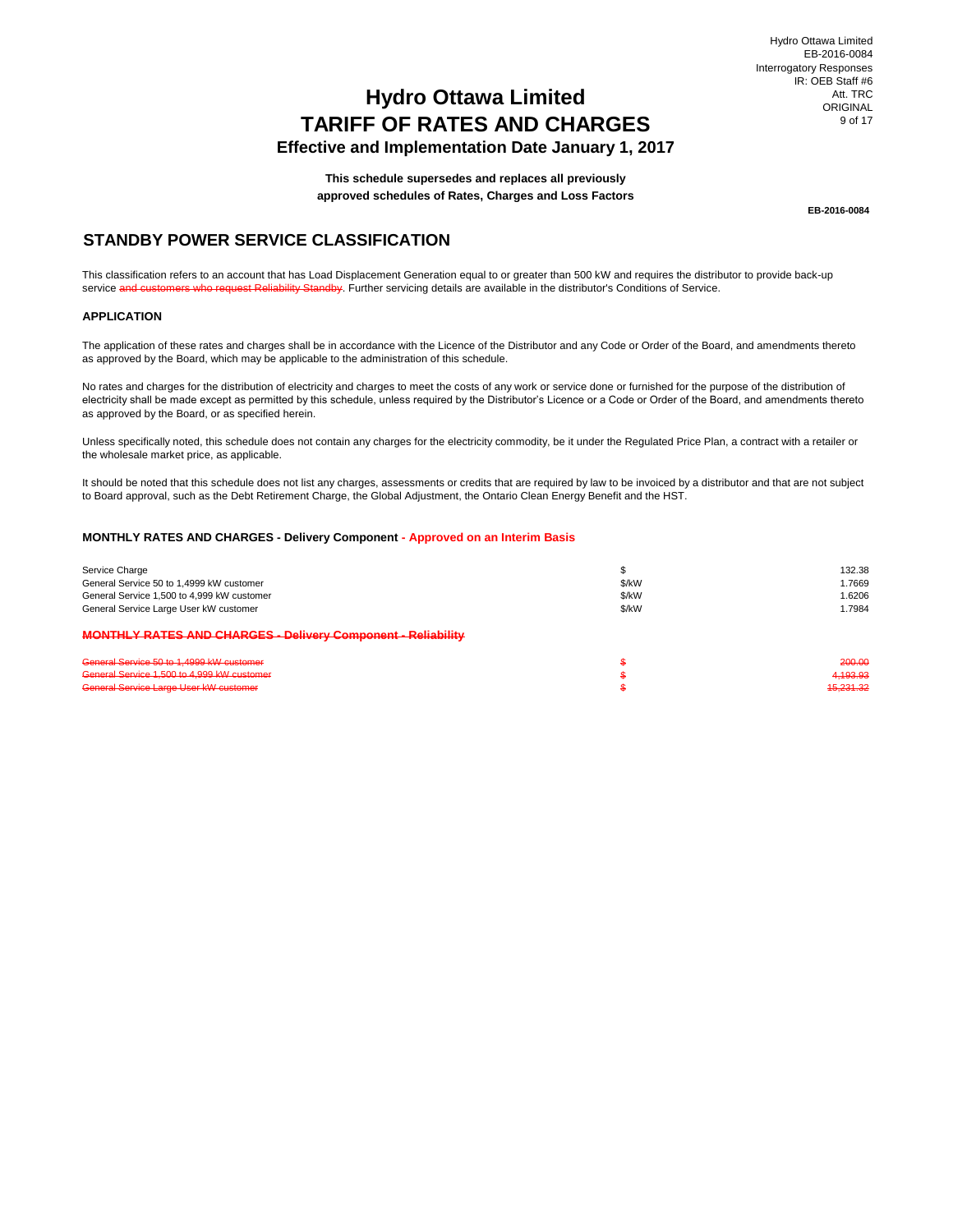## **Hydro Ottawa Limited TARIFF OF RATES AND CHARGES Effective and Implementation Date January 1, 2017**

**This schedule supersedes and replaces all previously approved schedules of Rates, Charges and Loss Factors**

**EB-2016-0084**

## **SENTINEL LIGHTING SERVICE CLASSIFICATION**

This classification refers to accounts that are an unmetered lighting load supplied to a sentinel light. Class A and Class B consumers are defined in accordance with O. Reg. 429/04. Further servicing details are available in the distributor's Conditions of Service.

#### **APPLICATION**

The application of these rates and charges shall be in accordance with the Licence of the Distributor and any Code or Order of the Board, and amendments thereto as approved by the Board, which may be applicable to the administration of this schedule.

No rates and charges for the distribution of electricity and charges to meet the costs of any work or service done or furnished for the purpose of the distribution of electricity shall be made except as permitted by this schedule, unless required by the Distributor's Licence or a Code or Order of the Board, and amendments thereto as approved by the Board, or as specified herein.

Unless specifically noted, this schedule does not contain any charges for the electricity commodity, be it under the Regulated Price Plan, a contract with a retailer or the wholesale market price, as applicable. In addition, the charges in the MONTHLY RATES AND CHARGES – Regulatory Component of this schedule do not apply to a customer that is an embedded wholesale market participant.

It should be noted that this schedule does not list any charges, assessments or credits that are required by law to be invoiced by a distributor and that are not subject to Board approval, such as the Debt Retirement Charge, the Global Adjustment, the Ontario Clean Energy Benefit and the HST.

### **MONTHLY RATES AND CHARGES - Delivery Component**

| Service Charge (per connection)                                                                                                                                               |        | 3.04     |
|-------------------------------------------------------------------------------------------------------------------------------------------------------------------------------|--------|----------|
| Distribution Volumetric Rate                                                                                                                                                  | \$/kW  | 12.2794  |
| Low Voltage Service Rate                                                                                                                                                      | \$/kW  | 0.01955  |
| Retail Transmission Rate - Network Service Rate                                                                                                                               | \$/kW  | 2.0681   |
| Retail Transmission Rate - Line and Transformation Connection Service Rate                                                                                                    | \$/kW  | 1.3501   |
| Rate Rider for Disposition of Deferral/Variance Accounts - effective until December 31, 2017                                                                                  | \$/kW  | 0.0062   |
| Rate Rider for Disposition of Deferral/Variance Accounts - NON WMP - effective until December 31, 2017<br>Not applicable for Wholesale Market Participants (WMP)              | \$/kW  | (0.5211) |
| Rate Rider for Disposition of Group 2 Accounts - effective until December 31, 2017                                                                                            | \$/kW  | 0.0068   |
| Rate Rider Calculation for disposition of Class B WMS - Sub-account CBR - effective until December 31, 2017<br>Not applicable for WMP or Transitioning 2015 Class A Customers | \$/kWh | 0.00027  |

#### **MONTHLY RATES AND CHARGES - Regulatory Component**

| Wholesale Market Service Rate (WMS) - Not including CBR          | \$/kWh | 0.0032 |
|------------------------------------------------------------------|--------|--------|
| Capacity Based Recovery (CBR) - Applicable for Class B Customers | \$/kWh | 0.0004 |
| Class A Customers billed per O.Reg. 429/04                       |        |        |
| Rural or Remote Electricity Rate Protection Charge (RRRP)        | \$/kWh | 0.0013 |
| Ontario Electricity Support Program Charge (OESP)                | \$/kWh | 0.0011 |
| Standard Supply Service - Administrative Charge (if applicable)  |        | 0.25   |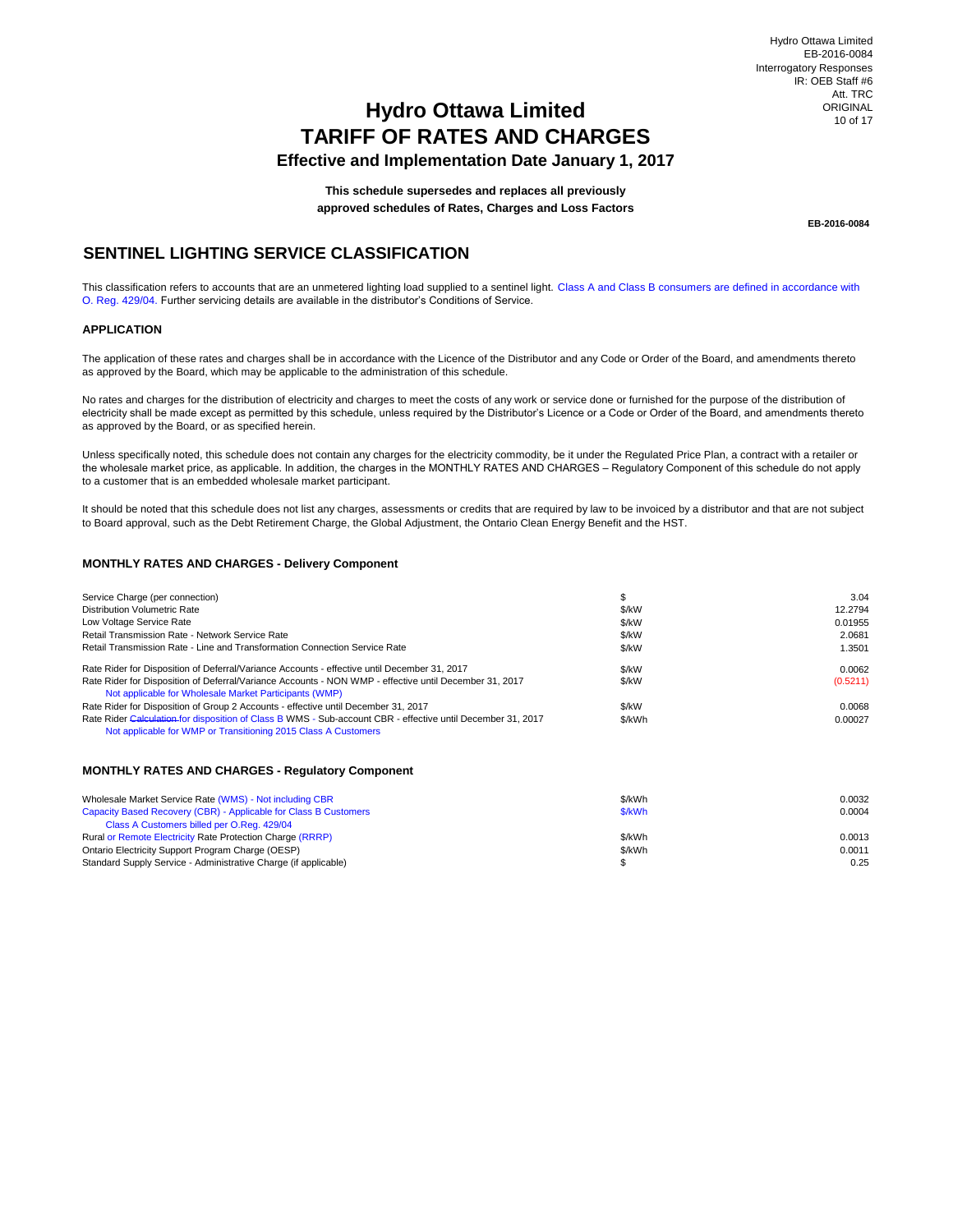## **Effective and Implementation Date January 1, 2017**

**This schedule supersedes and replaces all previously approved schedules of Rates, Charges and Loss Factors**

**EB-2016-0084**

## **STREET LIGHTING SERVICE CLASSIFICATION**

This classification refers to an account for roadway lighting with a Municipality, Regional Municipality, Ministry of Transportation and private roadway lighting controlled by photocells. The consumption for these customers is based on the calculated connected load times the required lighting times established in the approved OEB street lighting load shape template. Class A and Class B consumers are defined in accordance with O. Reg. 429/04. Further servicing details are available in the distributor's Conditions of Service.

### **APPLICATION**

The application of these rates and charges shall be in accordance with the Licence of the Distributor and any Code or Order of the Board, and amendments thereto as approved by the Board, which may be applicable to the administration of this schedule.

No rates and charges for the distribution of electricity and charges to meet the costs of any work or service done or furnished for the purpose of the distribution of electricity shall be made except as permitted by this schedule, unless required by the Distributor's Licence or a Code or Order of the Board, and amendments thereto as approved by the Board, or as specified herein.

Unless specifically noted, this schedule does not contain any charges for the electricity commodity, be it under the Regulated Price Plan, a contract with a retailer or the wholesale market price, as applicable. In addition, the charges in the MONTHLY RATES AND CHARGES – Regulatory Component of this schedule do not apply to a customer that is an embedded wholesale market participant.

It should be noted that this schedule does not list any charges, assessements or credits that are required by law to be invoiced by a distributor and that are not subject to Board approval, such as the Debt Retirement Charge, the Global Adjustment, the Ontario Clean Energy Benefit and the HST.

#### **MONTHLY RATES AND CHARGES - Delivery Component**

| Service Charge (per connection)                                                                                                                                                         |        | 0.80     |  |
|-----------------------------------------------------------------------------------------------------------------------------------------------------------------------------------------|--------|----------|--|
| Distribution Volumetric Rate                                                                                                                                                            | \$/kW  | 5.6501   |  |
| Low Voltage Service Rate                                                                                                                                                                | \$/kW  | 0.01996  |  |
| Retail Transmission Rate - Network Service Rate                                                                                                                                         | \$/kW  | 2.0786   |  |
| Retail Transmission Rate - Line and Transformation Connection Service Rate                                                                                                              | \$/kW  | 1.3783   |  |
| Rate Rider for Disposition of Deferral/Variance Accounts - effective until December 31, 2017                                                                                            | \$/kW  | 0.0099   |  |
| Rate Rider for Disposition of Deferral/Variance Accounts - NON WMP - effective until December 31, 2017<br>Not applicable for Wholesale Market Participants (WMP)                        | \$/kW  | (0.8313) |  |
| Rate Rider for Disposition of Group 2 Accounts - effective until December 31, 2017                                                                                                      | \$/kW  | 0.0109   |  |
| Rate Rider Calculation for disposition of Class B WMS - Sub-account CBR - effective until December 31, 2017<br>\$/kWh<br>Not applicable for WMP or Transitioning 2015 Class A Customers |        |          |  |
| Rate Rider for Disposition of Global Adjustment Class B Account - effective until December 31, 2017                                                                                     | \$/kWh | (0.0019) |  |
| Applicable <b>enly</b> for Non-RPP Class B Customers                                                                                                                                    |        |          |  |
| Not applicable for WMP or Transitioning 2015 Class A Customers                                                                                                                          |        |          |  |

#### **MONTHLY RATES AND CHARGES - Regulatory Component**

| Wholesale Market Service Rate (WMS) - Not including CBR          | \$/kWh | 0.0032 |
|------------------------------------------------------------------|--------|--------|
| Capacity Based Recovery (CBR) - Applicable for Class B Customers | \$/kWh | 0.0004 |
| Class A Customers billed per O.Reg. 429/04                       |        |        |
| Rural or Remote Electricity Rate Protection Charge (RRRP)        | \$/kWh | 0.0013 |
| Ontario Electricity Support Program Charge (OESP)                | \$/kWh | 0.0011 |
| Standard Supply Service - Administrative Charge (if applicable)  |        | 0.25   |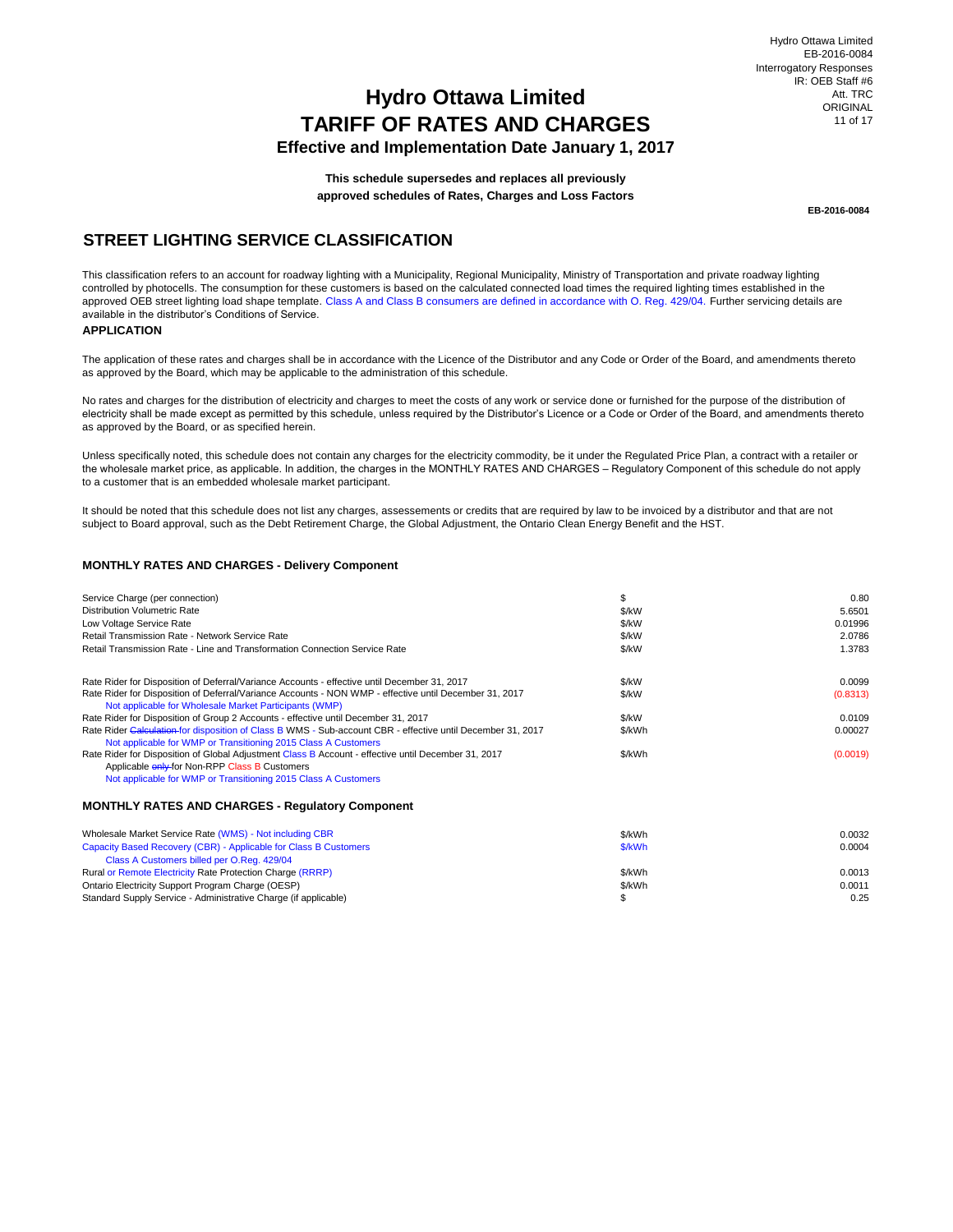## **TARIFF OF RATES AND CHARGES Effective and Implementation Date January 1, 2017 Hydro Ottawa Limited**

**This schedule supersedes and replaces all previously**

**approved schedules of Rates, Charges and Loss Factors**

**EB-2016-0084**

## **Micro-FIT and Micro-Net-Metering SERVICE CLASSIFICATION**

This classification applies to an electricity generation facility contracted under the Ontario Power Authority's or Independent Electricity System Operator's microFIT program and connected to the distributor's distribution system. Further servicing details are available in the distributor's Conditions of Service.

#### **APPLICATION**

The application of these rates and charges shall be in accordance with the Licence of the Distributor and any Code or Order of the Board, and amendments thereto as approved by the Board, which may be applicable to the administration of this schedule.

No rates and charges for the distribution of electricity and charges to meet the costs of any work or service done or furnished for the purpose of the distribution of electricity shall be made except as permitted by this schedule, unless required by the Distributor's Licence or a Code or Order of the Board, and amendments thereto as approved by the Board, or as specified herein.

Unless specifically noted, this schedule does not contain any charges for the electricity commodity, be it under the Regulated Price Plan, a contract with a retailer or the wholesale market price, as applicable.

It should be noted that this schedule does not list any charges, assessements or credits that are required by law to be invoiced by a distributor and that are not subject to Board approval, such as the Debt Retirement Charge, the Global Adjustment, the Ontario Clean Energy Benefit and the HST.

#### **MONTHLY RATES AND CHARGES - Delivery Component**

Service Charge

 $\frac{18.00}{18.00}$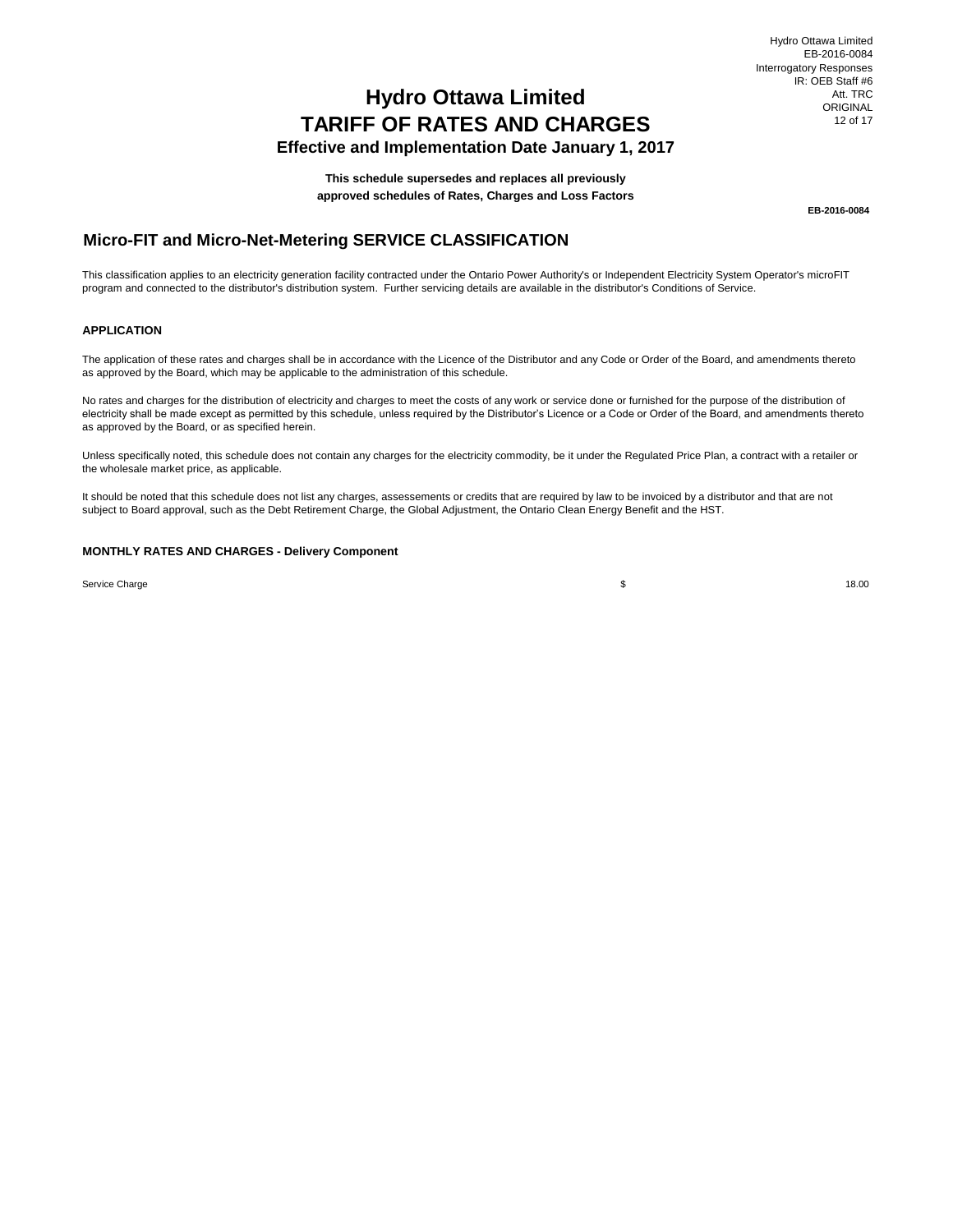**Effective and Implementation Date January 1, 2017**

**This schedule supersedes and replaces all previously approved schedules of Rates, Charges and Loss Factors**

**EB-2016-0084**

## **FIT SERVICE CLASSIFICATION**

This classification applies to an electricity generation facility contracted under the Ontario Power Authority's or Independent Electricity System Operator's FIT program and connected to the distributor's distribution system. Further servicing details are available in the distributor's Conditions of Service.

#### **APPLICATION**

The application of these rates and charges shall be in accordance with the Licence of the Distributor and any Code or Order of the Board, and amendments thereto as approved by the Board, which may be applicable to the administration of this schedule.

No rates and charges for the distribution of electricity and charges to meet the costs of any work or service done or furnished for the purpose of the distribution of electricity shall be made except as permitted by this schedule, unless required by the Distributor's Licence or a Code or Order of the Board, and amendments thereto as approved by the Board, or as specified herein.

Unless specifically noted, this schedule does not contain any charges for the electricity commodity, be it under the Regulated Price Plan, a contract with a retailer or the wholesale market price, as applicable.

It should be noted that this schedule does not list any charges, assessements or credits that are required by law to be invoiced by a distributor and that are not subject to Board approval, such as the Debt Retirement Charge, the Global Adjustment, the Ontario Clean Energy Benefit and the HST.

#### **MONTHLY RATES AND CHARGES - Delivery Component**

Service Charge

\$ 121.00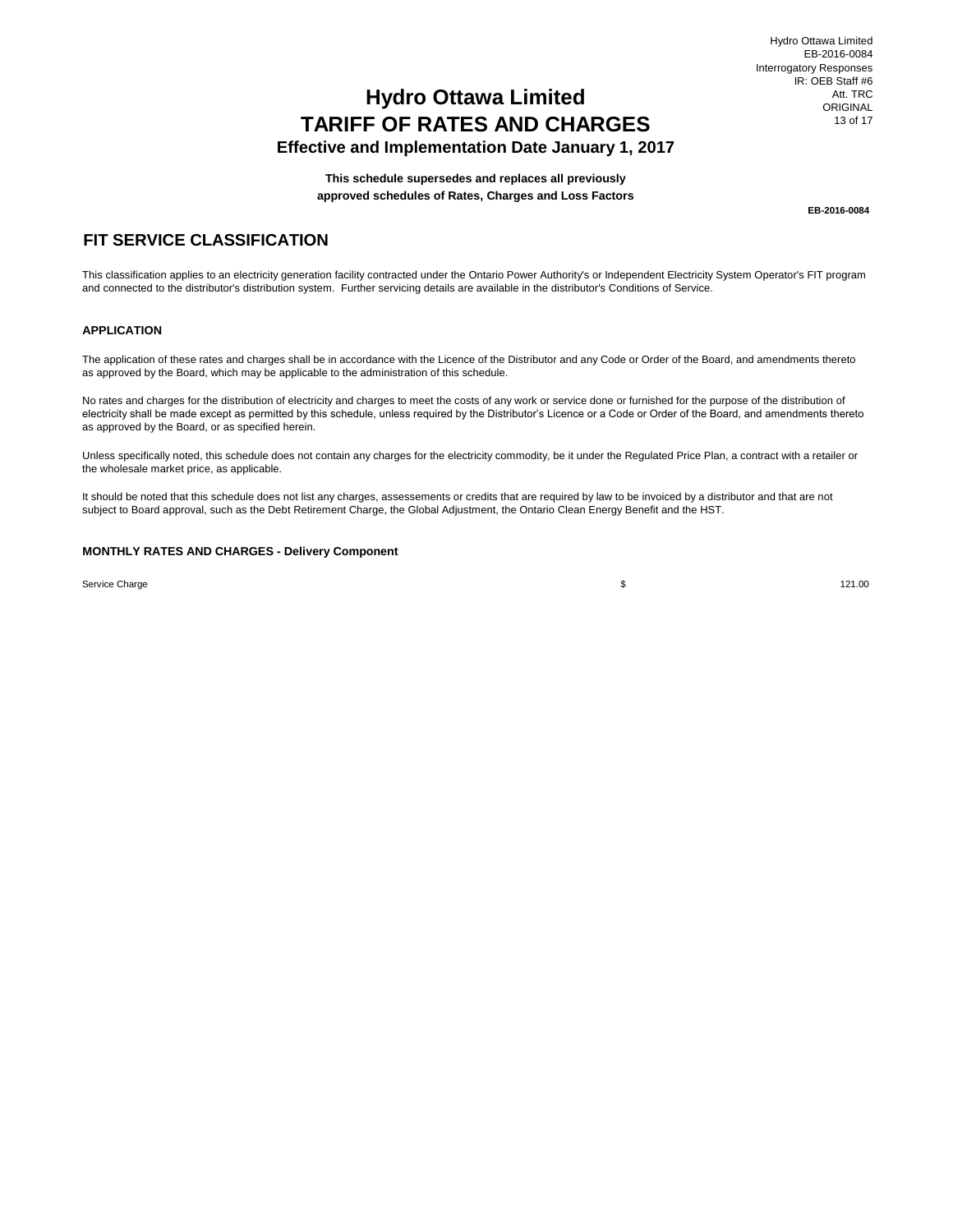## **Hydro Ottawa Limited TARIFF OF RATES AND CHARGES Effective and Implementation Date January 1, 2017**

**This schedule supersedes and replaces all previously**

**approved schedules of Rates, Charges and Loss Factors**

**EB-2016-0084**

## **HCI, RESOP, Other Energy Resource SERVICE CLASSIFICATION**

This classification applies to an electricity generation facility contracted under the Ontario Power Authority's or Independent Electricity System Operator's HCI, RESOP and Other Energy Resource programs and connected to the distributor's distribution system. Further servicing details are available in the distributor's Conditions of Service.

#### **APPLICATION**

The application of these rates and charges shall be in accordance with the Licence of the Distributor and any Code or Order of the Board, and amendments thereto as approved by the Board, which may be applicable to the administration of this schedule.

No rates and charges for the distribution of electricity and charges to meet the costs of any work or service done or furnished for the purpose of the distribution of electricity shall be made except as permitted by this schedule, unless required by the Distributor's Licence or a Code or Order of the Board, and amendments thereto as approved by the Board, or as specified herein.

Unless specifically noted, this schedule does not contain any charges for the electricity commodity, be it under the Regulated Price Plan, a contract with a retailer or the wholesale market price, as applicable.

It should be noted that this schedule does not list any charges, assessements or credits that are required by law to be invoiced by a distributor and that are not subject to Board approval, such as the Debt Retirement Charge, the Global Adjustment, the Ontario Clean Energy Benefit and the HST.

#### **MONTHLY RATES AND CHARGES - Delivery Component**

Service Charge

\$ 264.00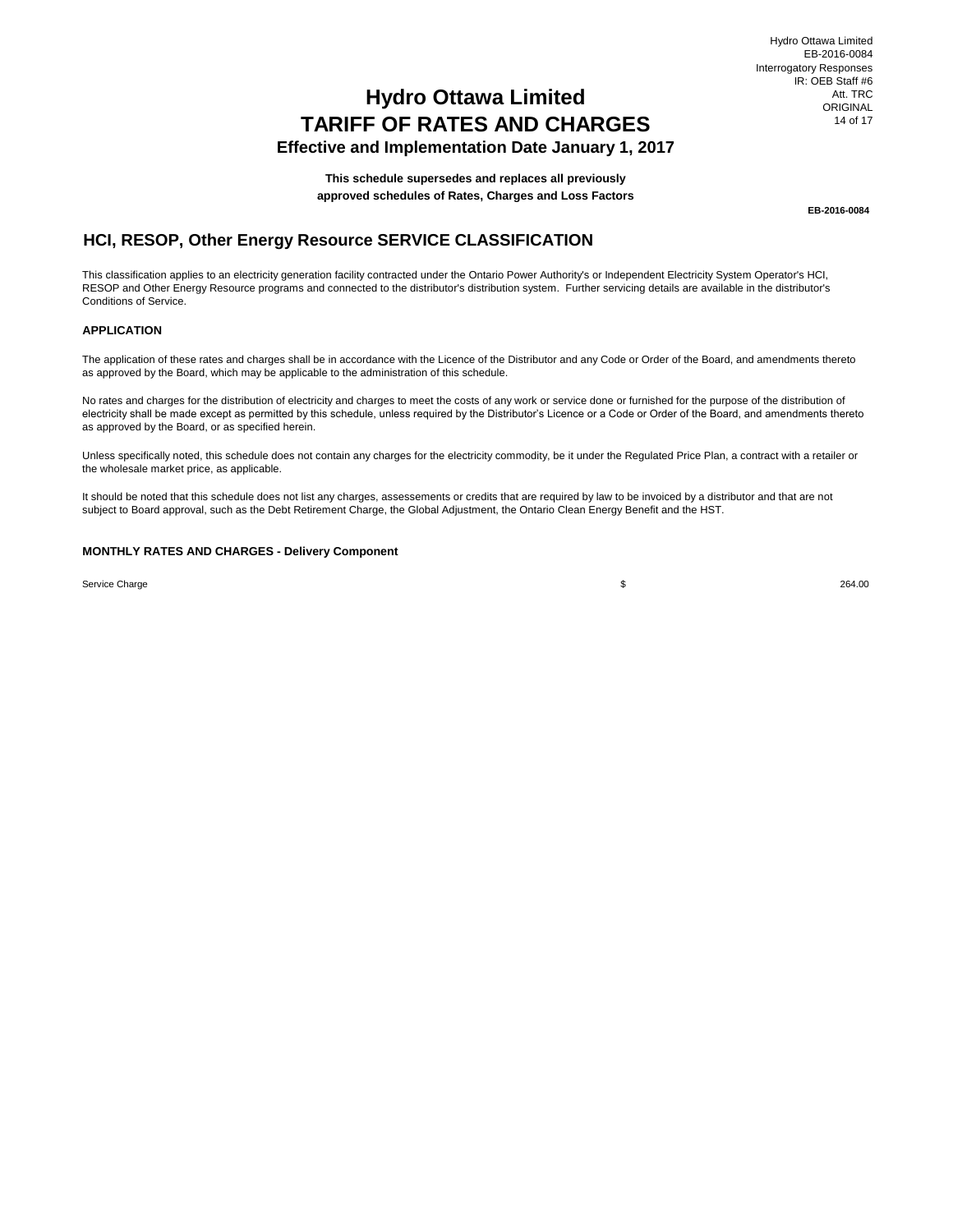## **TARIFF OF RATES AND CHARGES Effective and Implementation Date January 1, 2017 Hydro Ottawa Limited**

**approved schedules of Rates, Charges and Loss Factors This schedule supersedes and replaces all previously**

## **ALLOWANCES**

**EB-2016-0084**

Transformer Allowance for Ownership - per kW of billing demand/month Primary Metering Allowance for transformer losses – applied to measured demand and energy

 $\frac{1}{2}(1.45)$ % (1.00)

## **SPECIFIC SERVICE CHARGES**

### **APPLICATION**

The application of these rates and charges shall be in accordance with the Licence of the Distributor and any Code or Order of the Board, and amendments thereto as approved by the Board, which may be applicable to the administration of this schedule.

No charges to meet the costs of any work or service done or furnished for the purpose of the distribution of electricity shall be made except as permitted by this schedule, unless required by the Distributor's Licence or a Code or Order of the Board, and amendments thereto as approved by the Board, or as specified herein.

It should be noted that this schedule does not list any charges, assessments or credits that are required by law to be invoiced by a distributor and that are not subject to Board approval, such as the Debt Retirement Charge, the Global Adjustment, the Ontario Clean Energy Benefit and the HST.

| <b>Customer Administration</b>                                                                   |      |                    |
|--------------------------------------------------------------------------------------------------|------|--------------------|
| <b>Account Certificate</b>                                                                       | \$   | 15.00              |
| Duplicate Invoices for previous billing                                                          |      | 15.00              |
| Special Billing Service Per Hour (Min 1 hour, 15 min incremental billing thereafter)             |      | 97.00              |
| Credit Reference/credit check (plus credit agency costs)                                         |      | 15.00              |
| Unprocessed Payment Charge (plus bank charges)                                                   |      | 15.00              |
| Account set up charge/change of occupancy charge (plus credit agency costs if applicable)        |      | 30.00              |
| Disconnect/Reconnect at Meter - Regular Hours (Under Account Administration - New Account)       |      | 65.00              |
| Disconnect/Reconnect at Meter - After Regular Hours (Under Account Administration - New Account) |      | 185.00             |
| Interval Meter - Field Reading                                                                   |      | 355.00             |
| High Bill Investigation - If Billing is Correct                                                  |      | 218.00             |
| <b>Non-Payment of Account</b>                                                                    |      |                    |
| Late Payment - per month                                                                         | $\%$ | 1.50               |
| Late Payment - per annum                                                                         | %    | 19.56              |
| Collection of account charge - no disconnection                                                  | \$   | 30.00              |
| Disconnect/Reconnect at meter - during regular hours                                             |      | 65.00              |
| Disconnect/Reconnect at meter - after regular hours                                              |      | 185.00             |
| Disconnect/Reconnect at pole - during regular hours                                              |      | 185.00             |
| Disconnect/Reconnect at pole - after regular hours                                               | \$   | 415.00             |
| Other                                                                                            |      |                    |
| Temporary Service - Install & remove - overhead - no transformer                                 | \$   | 813.00             |
| Temporary Service - Install & remove - underground - no transformer                              |      | 1.180.00           |
| Temporary Service - Install & remove - overhead - with transformer                               |      | 2.900.00           |
| Specific Charge for Access to the Power Poles - \$/pole/year                                     |      | 53.00              |
| Dry core transformer distribution charge                                                         |      | Per Attached Table |
| Energy Resource Facility Administration Charge - Without Account Set Up (One Time)               |      | 130.00             |
| Energy Resource Facility Administration Charge - With Account Set Up (One Time)                  | \$   | 160.00             |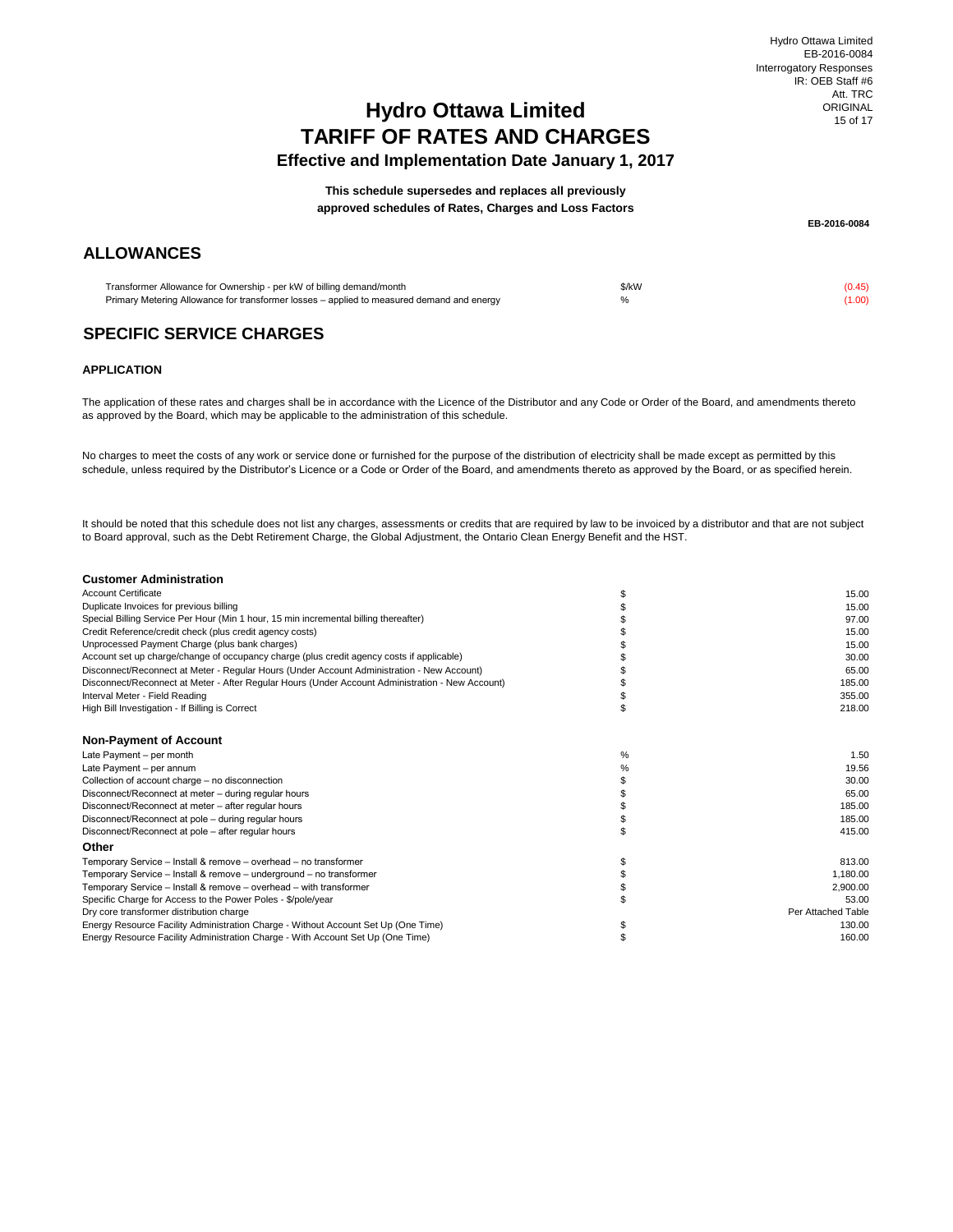## **Hydro Ottawa Limited TARIFF OF RATES AND CHARGES Effective and Implementation Date January 1, 2017**

Hydro Ottawa Limited EB-2016-0084 Interrogatory Responses IR: OEB Staff #6 Att. TRC ORIGINAL 16 of 17

**This schedule supersedes and replaces all previously approved schedules of Rates, Charges and Loss Factors**

**EB-2016-0084**

## **RETAIL SERVICE CHARGES (if applicable)**

The application of these rates and charges shall be in accordance with the Licence of the Distributor and any Code or Order of the Board, and amendments thereto as approved by the Board, which may be applicable to the administration of this schedule.

No rates and charges for the distribution of electricity and charges to meet the costs of any work or service done or furnished for the purpose of the distribution of electricity shall be made except as permitted by this schedule, unless required by the Distributor's Licence or a Code or Order of the Board, and amendments thereto as approved by the Board, or as specified herein.

Unless specifically noted, this schedule does not contain any charges for the electricity commodity, be it under the Regulated Price Plan, a contract with a retailer or the wholesale market price, as applicable.

It should be noted that this schedule does not list any charges, assessments or credits that are required by law to be invoiced by a distributor and that are not subject to Board approval, such as the Debt Retirement Charge, the Global Adjustment, the Ontario Clean Energy Benefit and the HST.

Retail Service Charges refer to services provided by a distributor to retailers or customers related to the supply of competitive electricity.

| One-time charge, per retailer, to establish the service agreement between the distributor and the retailer |          | 122.00    |  |
|------------------------------------------------------------------------------------------------------------|----------|-----------|--|
|                                                                                                            |          |           |  |
| Monthly Fixed Charge, per retailer                                                                         |          | 25.00     |  |
| Monthly Variable Charge, per customer, per retailer                                                        | \$/cut.  | 0.6000    |  |
| Distributor-consolidated billing monthly charge, per customer, per retailer                                | \$/cust. | 0.3500    |  |
| Retailer-consolidated billing monthly credit, per customer, per retailer                                   | \$/cut.  | (0.3500)  |  |
| Service Transaction Requests (STR)                                                                         |          |           |  |
| Request fee, per request, applied to the requesting party                                                  |          | 0.30      |  |
| Processing fee, per request, applied to the requesting party                                               |          | 0.60      |  |
| Request for customer information as outlined in Section 10.6.3 and Chapter 11 of the Retail                |          |           |  |
| Settlement Code directly to retailers and customers, if not delivered electronically through the           |          |           |  |
| Electronic Business Transaction (EBT) system, applied to the requesting party                              |          |           |  |
| Up to twice a year                                                                                         |          | no charge |  |
| More than twice a year, per request (plus incremental delivery costs)                                      |          | 2.00      |  |

## **LOSS FACTORS**

If the distributor is not capable of prorating changed loss factors jointly with distribution rates, the revised loss factors will be implemented upon the first subsequent billing for each billing cycle.

| 1.0335 |
|--------|
| 1.0164 |
| 1.0232 |
| 1.0062 |
|        |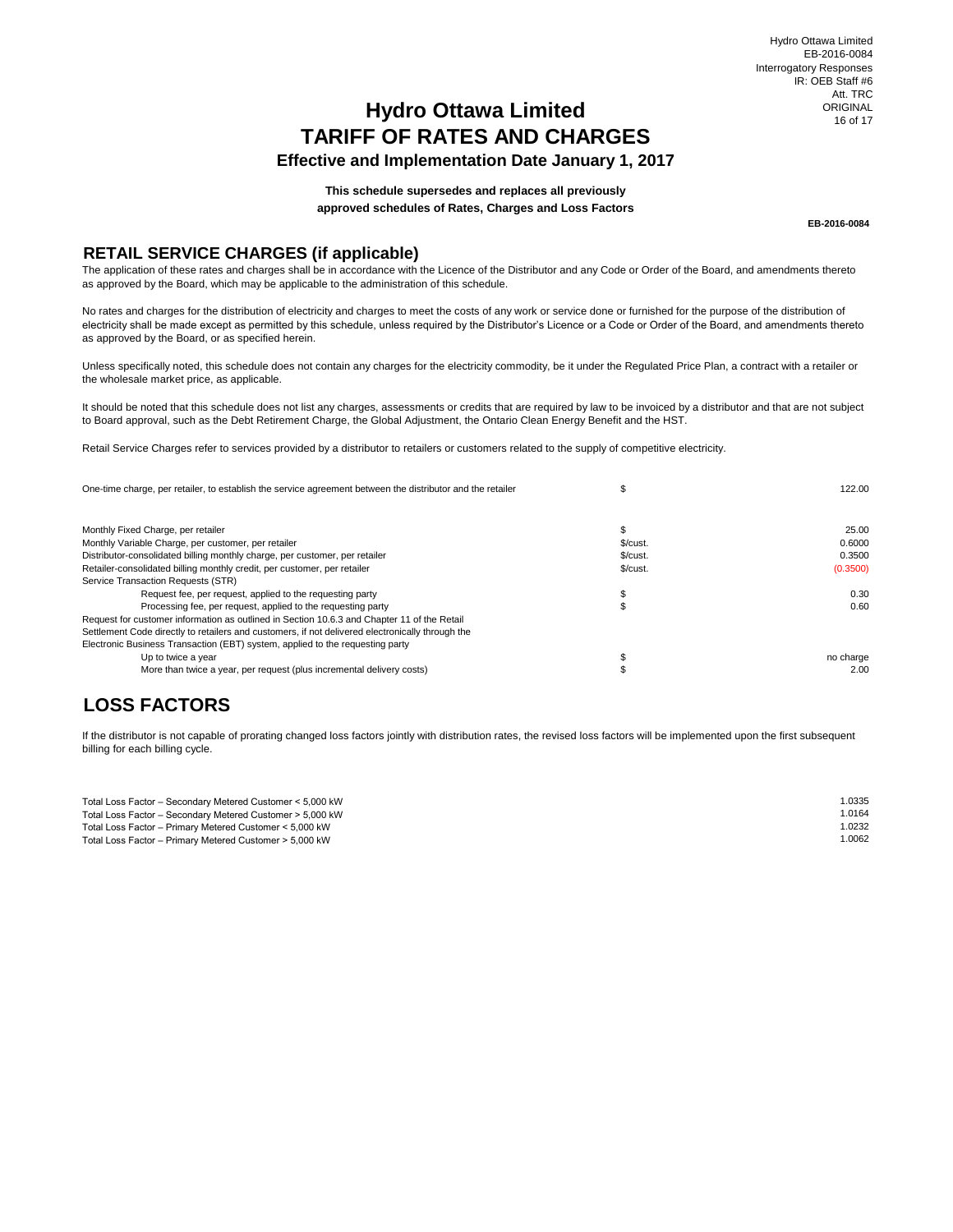## **Hydro Ottawa Limited TARIFF OF RATES AND CHARGES Effective and Implementation Date January 1, 2017**

Hydro Ottawa Limited EB-2016-0084 Interrogatory Responses IR: OEB Staff #6 Att. TRC ORIGINAL 17 of 17

**This schedule supersedes and replaces all previously approved schedules of Rates, Charges and Loss Factors**

**EB-2016-0084**

**Dry Core Transformer Charges**

| <b>Transformers</b>        | <b>No Load</b><br>Loss (W) | Load<br>Loss (W) | Cost of<br><b>Transmission</b><br>and LV per kW |        | <b>Cost of</b><br><b>Total</b><br><b>Energy and</b><br><b>Monthly</b><br>Wholesale<br>cost of<br><b>Market per</b><br>power<br>kWh** |        |             | Cost of<br><b>Distribution</b><br>per kW | <b>Total</b> |              |
|----------------------------|----------------------------|------------------|-------------------------------------------------|--------|--------------------------------------------------------------------------------------------------------------------------------------|--------|-------------|------------------------------------------|--------------|--------------|
| Rates                      |                            |                  | \$                                              | 4.9894 | \$                                                                                                                                   | 0.1249 |             | \$                                       | 3.9802       |              |
| 25 KVA 1 PH, 1.2kV BIL     | 150                        | 900              | \$                                              | 0.80   | \$                                                                                                                                   | 11.35  | \$<br>12.16 | \$                                       | 0.64         | \$<br>12.80  |
| 37.5 KVA 1 PH, 1.2kV BIL   | 200                        | 1200             | \$                                              | 1.07   | \$                                                                                                                                   | 15.14  | \$<br>16.21 | \$                                       | 0.85         | \$<br>17.06  |
| 50 KVA 1 PH, 1.2kV BIL     | 250                        | 1600             | \$                                              | 1.36   | \$                                                                                                                                   | 19.05  | \$<br>20.41 | \$                                       | 1.09         | \$<br>21.50  |
| 75 KVA 1 PH, 1.2kV BIL     | 350                        | 1900             | \$                                              | 1.82   | \$                                                                                                                                   | 26.25  | \$<br>28.07 | \$                                       | 1.45         | \$<br>29.52  |
| 100 KVA 1 PH, 1.2kV BIL    | 400                        | 2600             | \$                                              | 2.19   | \$                                                                                                                                   | 30.52  | \$<br>32.71 | \$                                       | 1.75         | \$<br>34.46  |
| 150 KVA 1 PH, 1.2kV BIL    | 525                        | 3500             | \$                                              | 2.90   | \$                                                                                                                                   | 40.17  | \$<br>43.07 | \$                                       | 2.31         | \$<br>45.38  |
| 167 KVA 1 PH, 1.2kV BIL    | 650                        | 4400             | \$                                              | 3.61   | \$                                                                                                                                   | 49.81  | \$<br>53.42 | \$                                       | 2.88         | \$<br>56.30  |
| 200 KVA 1 PH, 1.2kV BIL    | 696                        | 4700             | \$                                              | 3.86   | \$                                                                                                                                   | 53.32  | \$<br>57.18 | \$.                                      | 3.08         | \$<br>60.26  |
| 225 KVA 1 PH, 1.2kV BIL    | 748                        | 5050             | \$                                              | 4.15   | \$                                                                                                                                   | 57.31  | \$<br>61.45 | \$                                       | 3.31         | \$<br>64.76  |
| 250 KVA 1 PH, 1.2kV BIL    | 800                        | 5400             | \$                                              | 4.44   | \$                                                                                                                                   | 61.29  | \$<br>65.72 | \$                                       | 3.54         | \$<br>69.26  |
| *15 KVA 3 PH, 1.2kV BIL    | 125                        | 650              | \$                                              | 0.64   | \$                                                                                                                                   | 9.34   | \$<br>9.98  | \$                                       | 0.51         | \$<br>10.49  |
| *45 KVA 3 PH. 1.2kV BIL    | 300                        | 1800             | \$                                              | 1.60   | \$                                                                                                                                   | 22.71  | \$<br>24.31 | \$.                                      | 1.28         | \$<br>25.59  |
| *75 KVA 3 PH, 1.2kV BIL    | 400                        | 2400             | \$                                              | 2.14   | \$                                                                                                                                   | 30.28  | \$<br>32.42 | \$                                       | 1.71         | \$<br>34.12  |
| *112.5 KVA 3 PH, 1.2kV BIL | 600                        | 3400             | \$                                              | 3.15   | \$                                                                                                                                   | 45.18  | \$<br>48.33 | \$                                       | 2.52         | \$<br>50.85  |
| *150 KVA 3 PH. 1.2kV BIL   | 700                        | 4500             | \$                                              | 3.82   | \$                                                                                                                                   | 53.35  | \$<br>57.18 | \$.                                      | 3.05         | \$<br>60.22  |
| *225 KVA 3 PH, 1.2kV BIL   | 900                        | 5300             | \$                                              | 4.78   | \$                                                                                                                                   | 68.01  | \$<br>72.79 | \$                                       | 3.82         | \$<br>76.61  |
| *300 KVA 3 PH, 1.2kV BIL   | 1100                       | 6300             | \$                                              | 5.80   | \$                                                                                                                                   | 82.90  | \$<br>88.70 | \$                                       | 4.63         | \$<br>93.33  |
| *500 KVA 3 PH, 95kV BIL    | 2400                       | 7600             | -\$                                             | 0.00   | \$                                                                                                                                   | 173.41 | \$184.42    | \$                                       | 8.78         | \$<br>193.21 |
| *750 KVA 3 PH. 95kV BIL    | 3000                       | 12000            | \$                                              | 14.43  | \$                                                                                                                                   | 219.80 | \$234.23    | \$                                       | 11.51        | \$245.75     |
| *1000 KVA 3 PH, 95kV BIL   | 3400                       | 13000            | \$                                              | 16.20  | \$                                                                                                                                   | 248.38 | \$264.58    | \$                                       | 12.92        | \$277.50     |
| *1500 KVA 3 PH, 95kV BIL   | 4500                       | 18000            | \$                                              | 21.65  | \$                                                                                                                                   | 329.70 | \$351.35    | \$                                       | 17.27        | \$368.62     |
| *2000 KVA 3 PH, 95kV BIL   | 5400                       | 21000            | \$                                              | 25.82  | \$                                                                                                                                   | 394.91 | \$420.73    | \$                                       | 20.60        | \$441.33     |
| *2500 KVA 3 PH, 95kV BIL   | 6500                       | 25000            | \$                                              | 31.00  | \$                                                                                                                                   | 475.02 | \$506.02    | \$                                       | 24.73        | \$530.76     |
| *3000 KVA 3PH, 95kV BIL    | 7700                       | 29000            | \$                                              | 36.56  | \$                                                                                                                                   | 561.97 | \$598.53    | \$                                       | 29.17        | \$ 627.70    |
| *3750 KVA 3PH, 95kV BIL    | 9500                       | 35000            | \$                                              | 44.90  | \$                                                                                                                                   | 692.39 | \$737.29    | \$                                       | 35.82        | \$773.11     |
| *5000 KVA 3PH, 95kV BIL    | 11000                      | 39000            | \$                                              | 51.58  | \$                                                                                                                                   | 799.86 | \$851.44    | \$                                       | 41.15        | \$892.59     |

No Load and load losses from CSA standard C802-94: Maximum losses for distribution, power and dry-type transformers commercial use.

Average load factor =  $0.46$  average loss factor =  $0.2489$ 

\*For non-preferred KVA ratings no load and load losses are interpolated as per CSA standard

\*\* Cost of Energy and Wholesale Market per kWh contains May 1, 2016 RPP Tiered Pricing, WMRS and OESP Pricing to be effective January 1, 2016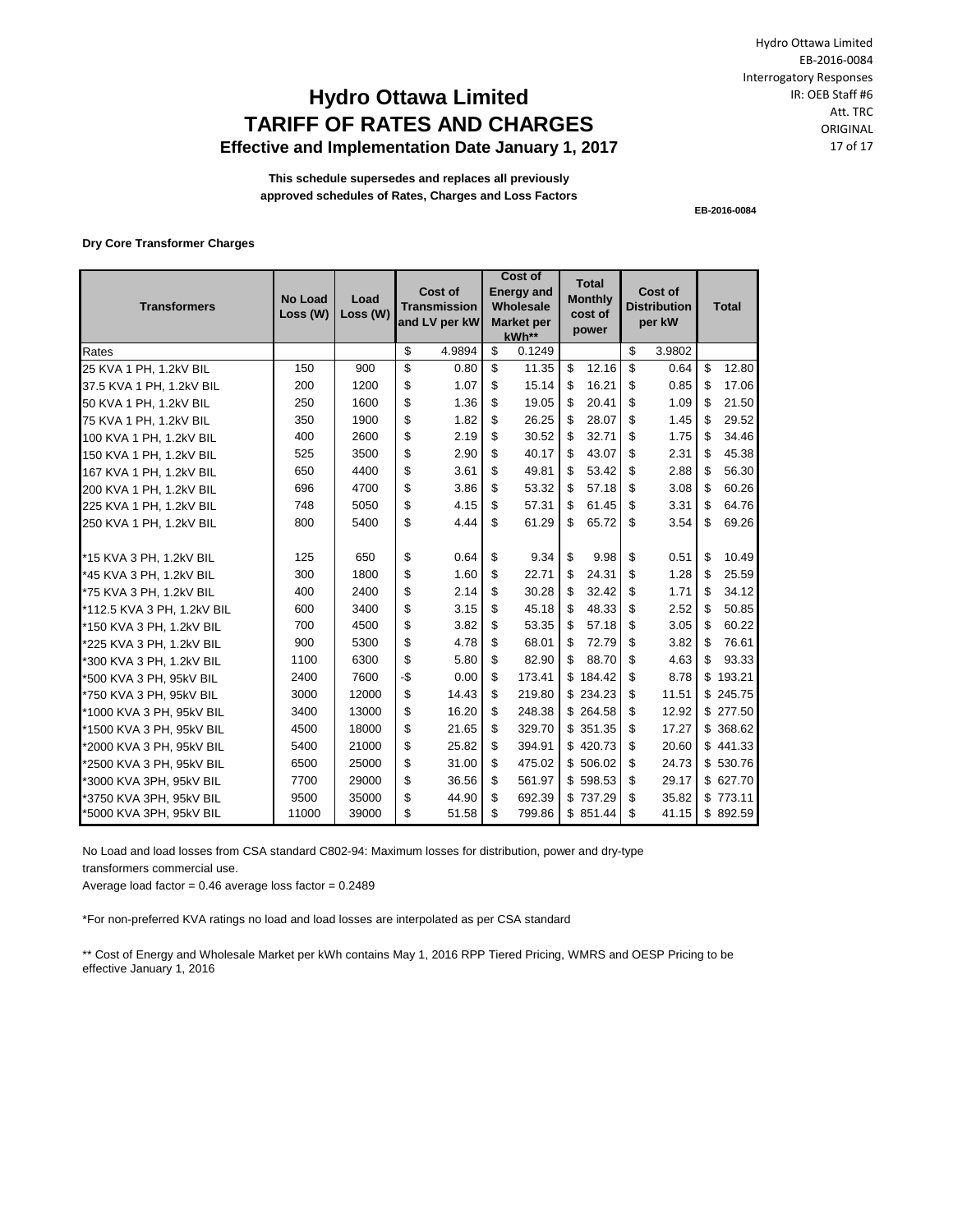

**Hydro Ottawa Limited EB-2016-0084 Interrogatory Responses IR: OEB Staff #7 ORIGINAL Page 1 of 1**

| 1              | <b>Response to OEB Staff Interrogatory Question #7</b>                                 |
|----------------|----------------------------------------------------------------------------------------|
| $\overline{2}$ |                                                                                        |
| 3              | <b>Question #7:</b>                                                                    |
| $\overline{4}$ |                                                                                        |
| 5              | Ref: OEB IRR #1 DVA Continuity Schedule, IRR #4                                        |
| 6              | In Tab 5a of the DVA Continuity Schedule and the calculation of the allocation of      |
| 7              | Account 1580, sub-account CBR Class B, please explain which months are included in     |
| 8              | the "New Class A Customer(s)' Former Class B Consumption" amount for the customers     |
| 9              | who entered Class A and customers who exited Class A.                                  |
| 10             |                                                                                        |
| 11             |                                                                                        |
| 12             |                                                                                        |
| 13             | Response:                                                                              |
| 14             |                                                                                        |
| 15             | For customers entering or exiting Class A in 2015, Hydro Ottawa used consumption       |
| 16             | from the months that customers were within Class B to calculate the allocations of the |
| 17             | Global Adjustment ("GA") and Capacity Based Recovery CBR"). Please see Table 1 for     |
| 18             | a summary of the months.                                                               |
| 19             |                                                                                        |
| 20             | Table 1 - Consumption (kWh) used in Calculation                                        |
| 21             |                                                                                        |
|                | <b>Consumption (kWh) used in Calculation</b>                                           |

|            | Consumption (kwn) used in Calculation                                     |                      |  |  |  |  |  |
|------------|---------------------------------------------------------------------------|----------------------|--|--|--|--|--|
|            | <b>Customer(s) Entering Class A</b><br><b>Customer(s) Exiting Class A</b> |                      |  |  |  |  |  |
| GA         | July to December 2015                                                     | January to June 2015 |  |  |  |  |  |
| <b>CBR</b> | July to December 2015                                                     | April to June 2015   |  |  |  |  |  |

As referenced in this question, the Global Adjustment calculations are found in Tab 5a of

24 the DVA Continuity Schedule, Att-OEB-Q1 (DVA). The CBR calculations are found in

the calculation of the allocation of Account 1580, sub-account CBR Class B, Att-OEB-Q4

(CBR). Please refer to line item "New Class A Customer(s)' Former Class B

Consumption" in both attachments.